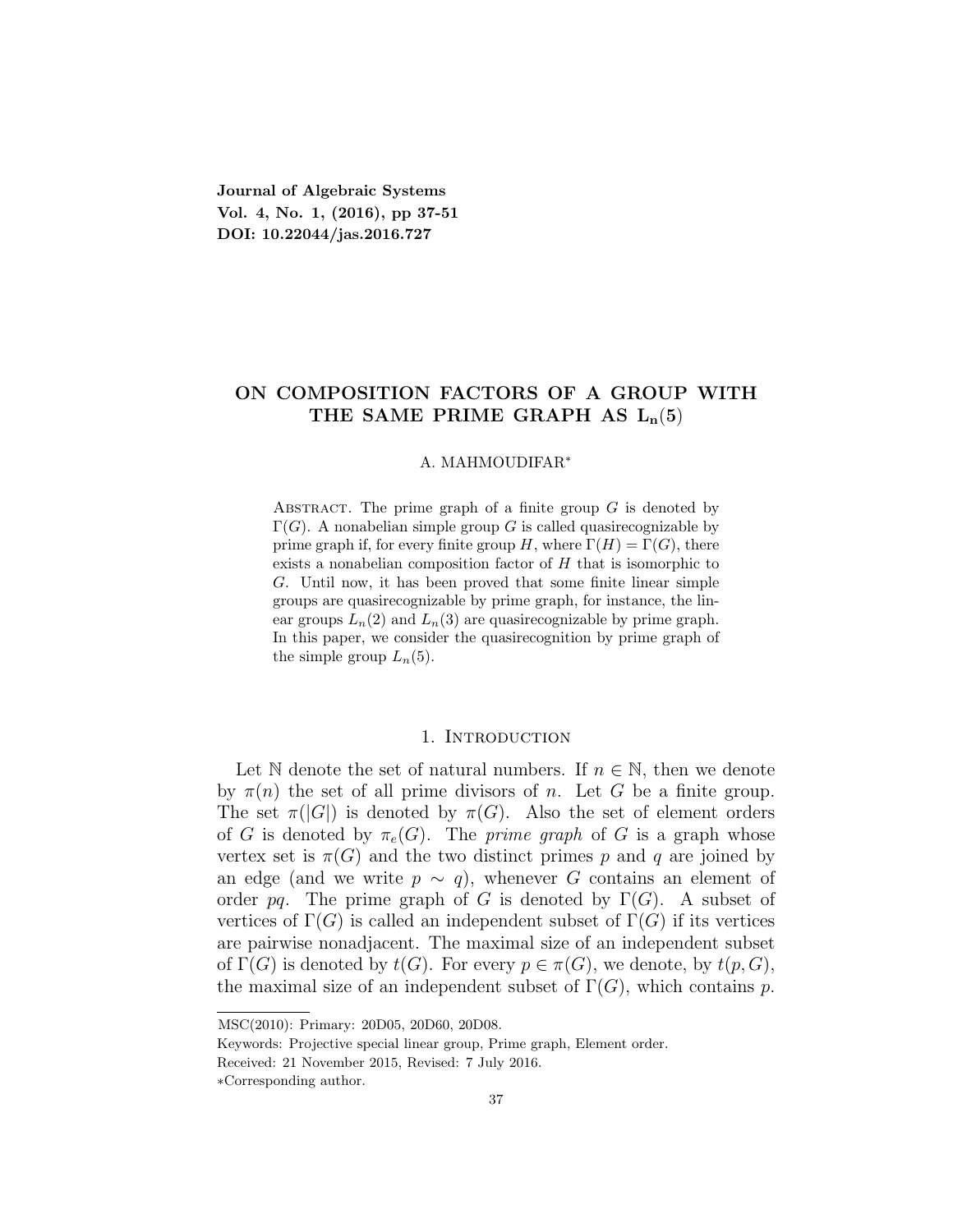In addition, we denote by  $\rho(G)$  (by  $\rho(p, G)$ ) some independent sets in  $\Gamma(G)$  (containing *p*) with maximal number of vertices.

A finite nonabelian simple group *P* is called *quasirecognizable by prime graph* (*by element orders*) if every finite group *G* with  $\Gamma(G)$  = Γ(*P*) (*πe*(*G*) = *πe*(*P*)) has a unique composition factor isomorphic to *P*. Also *P* is called *recognizable by prime graph* (*by element orders*) if  $\Gamma(G) = \Gamma(P)$  ( $\pi_e(G) = \pi_e(P)$ ) implies that  $G \cong P$ . Also we note that quasirecognition (recognition) by prime graph implies quasirecognition (recognition) by element orders, but the converse is not true, in general.

Hagiein [[10\]](#page-12-0) has determined finite groups *G* satisfying  $\Gamma(G) = \Gamma(S)$ , where *S* is a sporadic simple group. It has been proved that if  $q = 3^{2n+1}$  $(n > 0)$ . Then the simple group  ${}^2G_2(q)$  is recognizable by its prime graph $[12]$  and  $[32]$  $[32]$  $[32]$ . A group *G* is called a CIT group if *G* is of even order and the centralizer in *G* of any involution is a 2-group. In  $[19]$ finite groups with the same prime graph as a CIT simple group are determined.Also in [[20](#page-13-2)] it has been proved that if  $p > 11$  is a prime number and  $p \not\equiv 1 \pmod{12}$ , then  $L_2(p)$  is recognizable by prime graph. In [\[13\]](#page-12-2)and [[17](#page-13-3)], finite groups with the same prime graph as  $L_2(q)$ , where *q* is not prime, have been determined. In [\[1](#page-12-3)] and[[16\]](#page-13-4), finite groups with the same prime graph as  ${}^{2}F_{4}(q)$ , where  $q = 2^{2n+1} > 2$  and  $\tilde{F}_{4}(q)$ , where  $q = 2<sup>n</sup> > 2$  $q = 2<sup>n</sup> > 2$  $q = 2<sup>n</sup> > 2$  are determined. Also in [[11](#page-12-4)], it has been proved that if *p* is a prime number that is not a Mersenne or Fermat prime and  $p \neq 11$ , 13, 19 and  $\Gamma(G) = \Gamma(\text{PGL}(2, p))$ , then *G* has a unique nonabelian composition factor that is isomorphic to  $L_2(p)$ , and if  $p = 13$ , then *G* has a unique nonabelian composition factor that is isomorphic to  $L_2(13)$  or  $L_2(27)$ . Then it has been proved that if *p* and  $k > 1$  are odd and  $q = p^k$  is a prime power, then  $PGL(2,q)$  is recognizable by itsprime graph  $[2]$  (see also  $[5]$ ). In  $[14]$ ,  $[15]$ , and  $[18]$  $[18]$ , finite groups with the same prime graph as  $L_n(2)$ , where  $n = 9, 10, 16$  have been obtained. Also for more results, see [\[4](#page-12-7)],[[9\]](#page-12-8), [\[21](#page-13-8)], and [\[24](#page-13-9)].

In this paper, as the main result, at first, we prove some theorems that are useful for considering quasirecognition by prime graph. Also as an application of these theorems, we show the simple group  $L_n(5)$ , where $n \geq 11$  is quasirecognizable by prime graph. In [[7\]](#page-12-9), it has been proved that if  $\pi_e(G) = \pi_e(L_5(5))$ , then  $G \cong L_5(5)$  or  $L_5(5) \cdot 2$ , the extension of  $L_5(5)$  by a graph automorphism. Also in [\[8](#page-12-10)], it has been proved that if  $\pi_e(G) = \pi_e(L_4(5))$ , then  $G/N \cong L_4(5)$ , where N is a normal 5-subgroup of *G*. As a consequence of our result, we prove that if  $\pi_e(G) = \pi_e(L_n(5))$ , where  $n \geq 11$ , then  $G \cong L_n(5)$  or  $G \cong L_n(5) \cdot 2$ , the extension of  $L_n(5)$  by graph automorphism.

Throughout this paper, all groups are finite, and by simple groups, we mean nonabelian simple groups. All further unexplained notations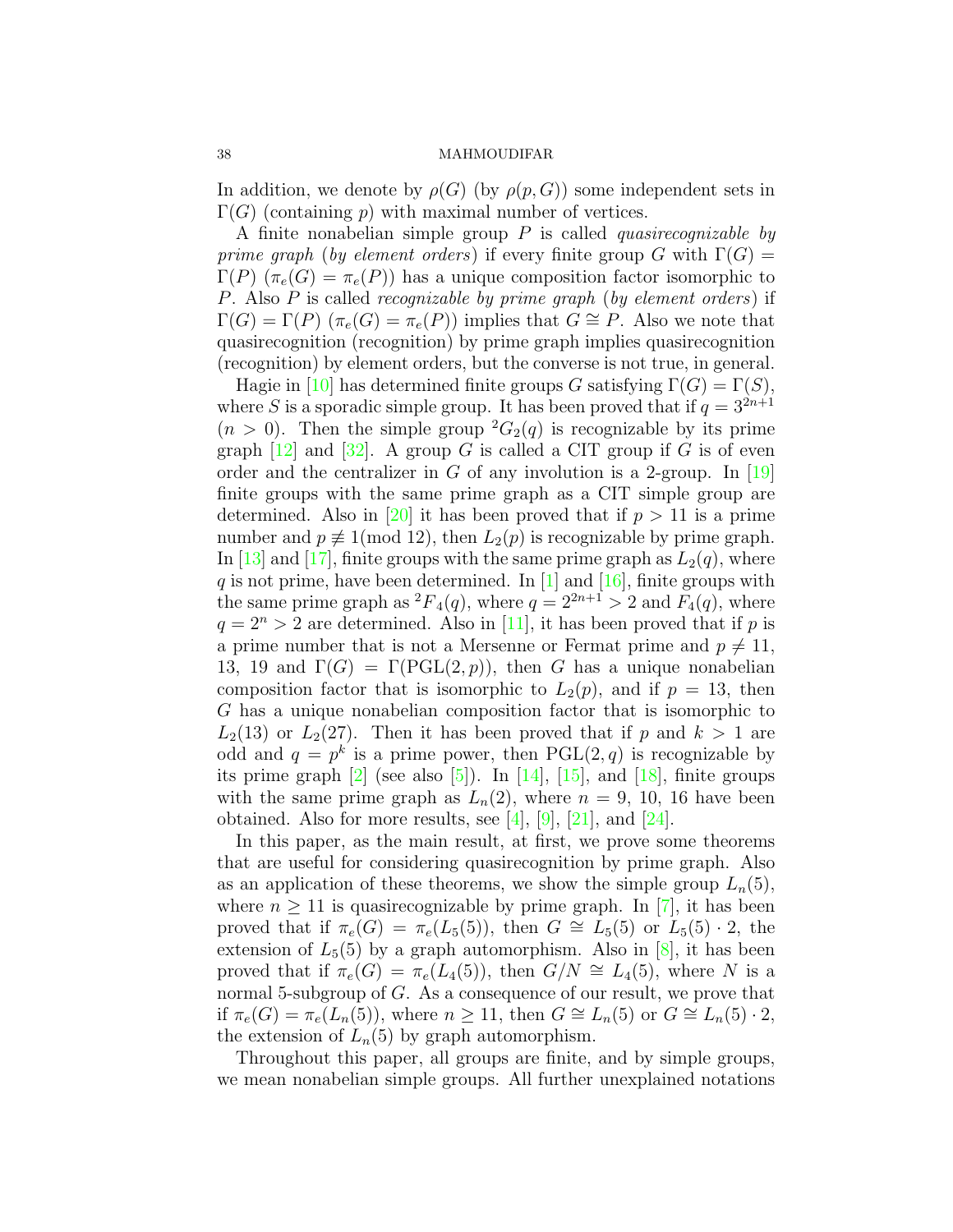arestandard and refer to  $\boxed{6}$ . Let *m* be a positive integer and *p* be a prime number. Then *m<sup>p</sup>* denotes the *p*-part of *m*. In other words,  $m_p = p^k$  if  $p^k | m$  but  $p^{k+1} \nmid m$ .

## 2. Preliminary Results

<span id="page-2-0"></span>**Lemma 2.1.** [\[26,](#page-13-10) Theorem 1] *Let G be a finite group satisfying the following two conditions:*

- (a) *there exist three primes in*  $\pi(G)$  *pairwise nonadjacent in*  $\Gamma(G)$ ; *i.e.*,  $t(G) \geq 3$ ;
- (b) *there exists an odd prime in*  $\pi(G)$  *nonadjacent in*  $\Gamma(G)$  *to the prime* 2; *i.e.*  $t(2, G) \geq 2$ *.*

*Then there is a finite nonabelian simple group S such that*  $S \leq \overline{G}$  =  $G/K \leq$  Aut(*S*) *for the maximal normal solvable subgroup K of G. Furthermore,*  $t(S) \geq t(G) - 1$ , and one of the following statements *holds:*

- (1)  $S \cong A_7$  *or*  $L_2(q)$  *for some odd q,* and  $t(S) = t(2, S) = 3$ .
- (2) *For every prime*  $p \in \pi(G)$  *nonadjacent to* 2 *in*  $\Gamma(G)$ *, a Sylow p-subgroup of G is isomorphic to a Sylow p-subgroup of S. In particular,*  $t(2, S) \geq t(2, G)$ *.*

<span id="page-2-4"></span>**Lemma 2.2.** [[22](#page-13-11), Lemma 1] *Let G be a finite group and*  $N \triangleleft G$  *such that G/N is a Frobenius group with kernel F and cyclic complement C.* If  $(|F|, |N|) = 1$  and *F is not contained in*  $NC_G(N)/N$ *, then*  $p|C| \in \pi_e(G)$ , for some prime divisor *p* of  $|N|$ .

<span id="page-2-3"></span>**Lemma 2.3.** [\[28,](#page-13-12) Lemma 5] *If L*  $\cong$  *L<sub>n</sub>*(*q*) *and d* = (*q* − 1*, n*)*, then*  $L$  *includes a Frobenius subgroup with kernel of order*  $q^{n-1}$  *and cyclic complement of order*  $(q^{n-1} - 1)/d$ *.* 

<span id="page-2-2"></span>**Lemma 2.4.** [[33,](#page-13-13) Zsigmondy's Theorem] *Let p be a prime, and let n be a positive integer. Then one of the following holds:*

- (1) *there is a primitive prime p' for*  $p^n 1$ *, i.e.*  $p'|(p^n 1)$  *but*  $p'$   $\sqrt{(p^m-1)}$ , for every  $1 \leq m < n$ ,
- $(2)$   $p = 2, n = 1$  or 6*,*
- (3) *p is a Mersenne prime and*  $n = 2$ .

If *q* is a natural number, *r* is an odd prime, and  $(q, r) = 1$ , then by  $e(r, q)$ , we denote the smallest natural number *m* such that  $q^m \equiv$ 1 (mod *r*). Given an odd *q*, put  $e(2,q) = 1$  if  $q \equiv 1 \pmod{4}$ , and put  $e(2,q) = 2$  if  $q \equiv 3 \pmod{4}$ . Obviously, we can see that if *r* is an odd prime such that  $r \mid (q^n - 1)$ , then  $e(r, q) \mid n$ .

<span id="page-2-1"></span>**Lemma 2.5.** [\[29](#page-13-14), Proposition 1.1] *Let*  $G = A_n$  *be an alternating group of degree n.*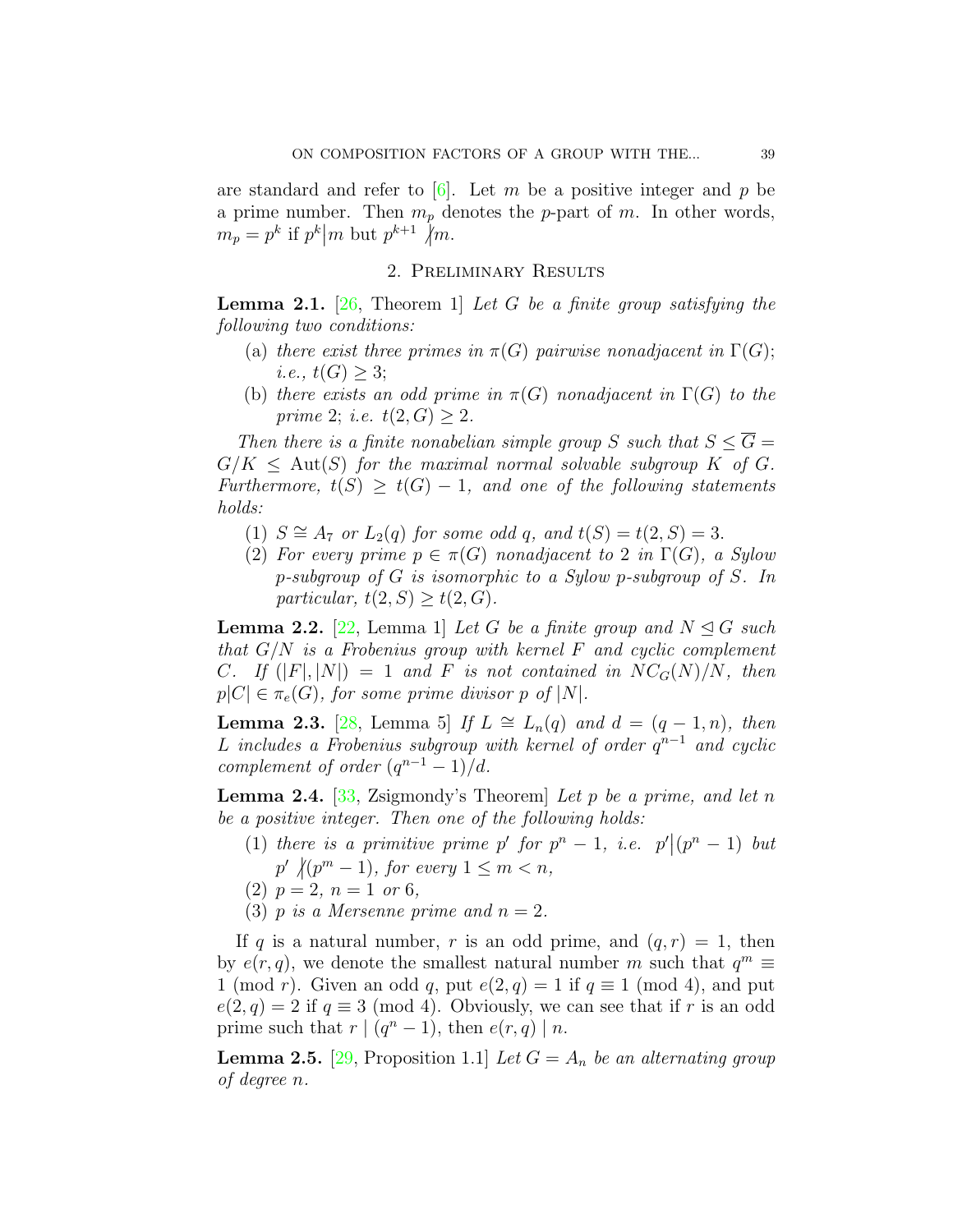- (1) Let  $r, s \in \pi(G)$  be odd primes. Then  $r$  and  $s$  are nonadjacent *if and only if*  $r + s > n$ *.*
- (2) Let  $r \in \pi(G)$  be an odd prime. Then 2 and r are nonadjacent *if and only if*  $r + 4 > n$ *.*

The next lemma determines the structure of the maximal tori of finite simple groups of Lie type.

<span id="page-3-1"></span>**Lemma 2.6.** [[29,](#page-13-14) Lemma 1.2] *Let*  $\overline{G}$  *be a connected simple classical algebraic group of adjoint type, and let*  $G = O^{p'}(\overline{G}_{\sigma})$  *be the finite simple classical group:*

(1) *Every maximal torus T of*  $G = A_{n-1}^{\varepsilon}(q)$  ( $\varepsilon \in \{+, -\}$ ) *has the order*

$$
\frac{1}{(n,q-\varepsilon 1)(q-\varepsilon 1)}(q^{n_1}-(\varepsilon 1)^{n_1})(q^{n_2}-(\varepsilon 1)^{n_2})\dots (q^{n_k}-(\varepsilon 1)^{n_k})
$$

*for an appropriate partition*  $n_1 + n_2 + \cdots + n_k = n$  *of n. Moreover, for every partition, there exists a torus of corresponding order.*

(2) *Every maximal torus T of G, where*  $G = B_n(q)$  *or*  $G = C_n(q)$ *, has the order*

$$
\frac{1}{(2,q-1)}(q^{n_1}-1)(q^{n_2}-1)...(q^{n_k}-1)(q^{l_1}+1)(q^{l_2}+1)...(q^{l_m}+1)
$$

*for an appropriate partition*  $n_1 + n_2 + \cdots + n_k + l_1 + l_2 + \cdots + l_m =$ *n of n. Moreover, for every partition, there exists a torus of corresponding order.*

(3) *Every maximal torus T of*  $G = D_n^{\varepsilon}(q)$  *has the order* 

$$
\frac{1}{(4,q^n-\varepsilon 1)}(q^{n_1}-1)(q^{n_2}-1)\dots(q^{n_k}-1)(q^{l_1}+1)(q^{l_2}+1)\dots
$$
  

$$
(q^{l_m}+1)
$$

*for an appropriate partition*  $n_1+n_2+\cdots+n_k+l_1+l_2+\cdots+l_m=n$ *of n*, where *m is even if*  $\varepsilon = +$ *, and m is odd if*  $\varepsilon = -$ *. Moreover, for every partition, there exists a torus of corresponding order.*

<span id="page-3-0"></span>**Lemma 2.7.** [\[29](#page-13-14), Proposition 2.1] *Let*  $G = A_{n-1}(q)$  *be a finite simple group of Lie type over a field of characteristic p. Let r,s be odd primes,*  $\{and\ r, s \in \pi_e(G) \setminus \{p\}$ . Denote  $k = e(r, q)$ ,  $l = e(s, q)$ , and suppose that  $2 \leq k \leq l$ . Then r and s are nonadjacent if and only if  $k + l > n$  and *k does not divide l.*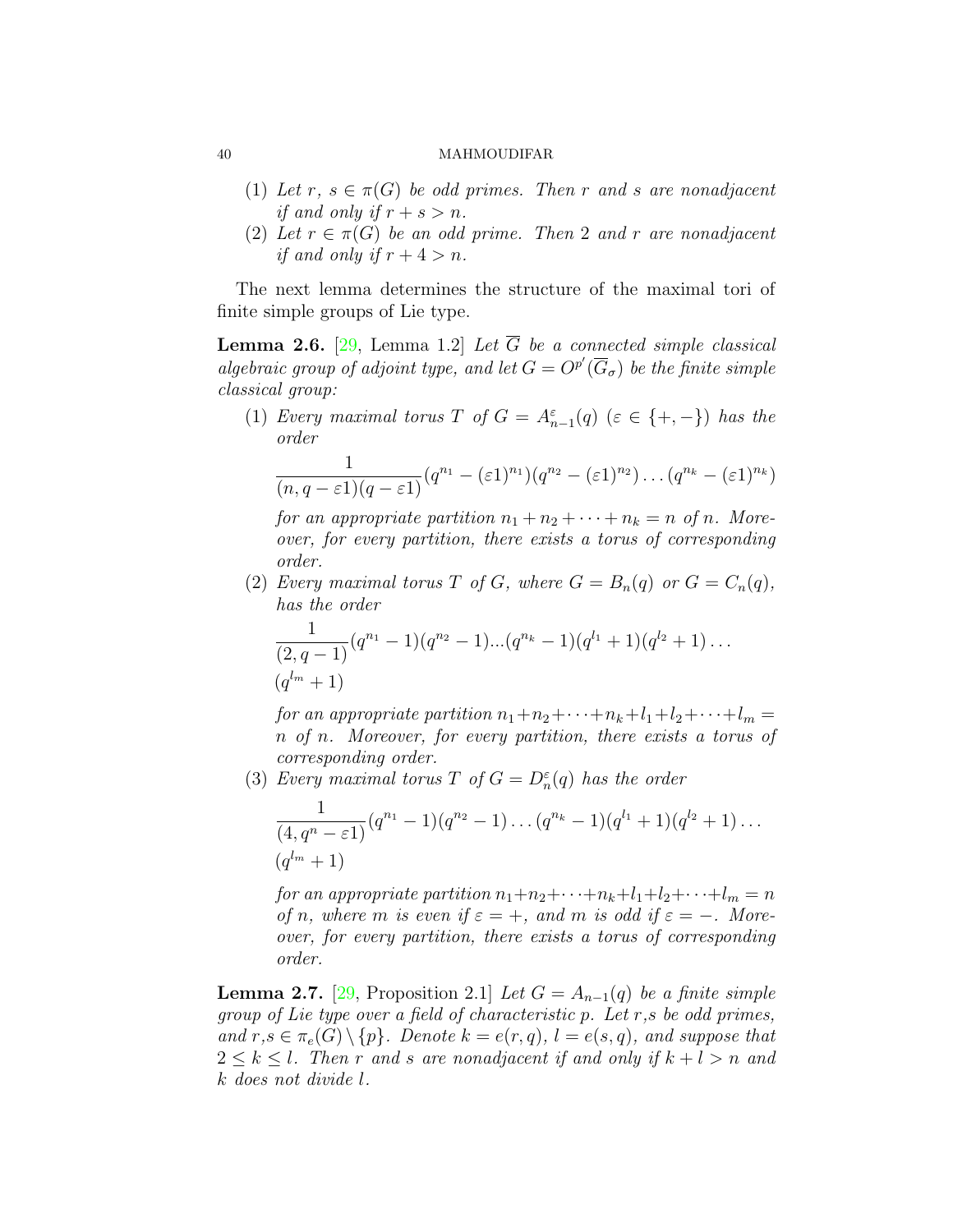## 3. Main Results

Throughout this section, let *L* be a nonabelian simple group such that  $t(2, L) \geq 2$ ,  $t(L) \geq 3$  and *G* be a finite group such that  $\Gamma(G) =$  $\Gamma(L)$ . Thus by Lemma [2.1,](#page-2-0) there exists a nonabelian simple group *S*, such that  $S \leq \overline{G} := G/K \leq \text{Aut}(S)$ , where *K* is the maximal normal solvable subgroup of *G*. Also if  $L = L_n(q)$ , then we assume that  $r_m$  is a primitive prime divisor of  $q^m - 1$ . It is obvious that  $e(r_m, q) = m$  if *r<sup>m</sup>* is odd. In this section, we use these notations.

<span id="page-4-0"></span>**Theorem 3.1.** *Using the above-mentioned and assumptions, let ρ be an independent subset of*  $\Gamma(G)$  *such that*  $|\rho| \geq (p+3)/2$  *for some*  $p \in \rho$ *.*  $If$  7  $\leq p$  < max  $\rho$ *, then*  $S \not\cong A_m$ *, where*  $m \geq 5$ *.* 

*Proof.* Let  $t = \max \rho$  and  $S \cong A_m$  for some  $m \in \mathbb{N}$ . Since  $\rho$  is an independent subset of  $\Gamma(G)$  and  $|\rho| \ge (p+3)/2 \ge (7+3)/2 > 3$ , thus by Lemma [2.1,](#page-2-0) at most, one element of  $\rho$  may not belong to the subset  $\rho' := \rho \cap \pi(S)$ , i.e.  $|\rho| - 1 \leq |\rho'| \leq |\rho|$ . We claim that  $p \in \rho'$ . For this purpose, we consider the following cases. If  $t \in \rho' \subseteq \pi(S)$ , then every prime less than *t* is contained in  $\pi(S)$  since  $S \cong A_m$  and  $\pi(S) = \pi(m!)$ . But by our hypothesis,  $p < t$ . Thus  $p \in \pi(S) \cap \rho = \rho'$ . If  $t \notin \rho'$ , then *ρ*  $\alpha$ contains every element of  $\rho \setminus \{t\}$  since, at most, one element of  $\rho$  is not contained in  $\rho'$ . Again, we have  $p \in \rho'$  since  $p \in \rho \setminus \{t\}$ . Therefore, in each case  $p \in \rho'$  and so  $\rho'$  is an independent subset of  $\Gamma(S)$  that contains *p*.

Now we show that  $2 \notin \rho'$ . If  $2 \in \rho'$ , then by Lemma [2.5](#page-2-1), for each  $r \in \rho' \setminus \{2\}$ , we have  $m-3 \leq r \leq m$ . On the other hand,  $|\rho'|-1 \geq |\rho|-1$  $2 \ge (p-1)/2 \ge 3$ , and so there exist at least 3 prime numbers between  $m-3$  and  $m$ , which implies that  $m=5$ , and this is a contradiction, since  $p \in \rho'$  and  $p \geq 7$ .

Therefore,  $2 \notin \rho'$  and  $\rho'$  is an independent subset of  $\Gamma(S)$ , which contains *p*. Since, for each  $r \in \rho' \setminus \{p\}$ ,  $r \nsim p$  in  $\Gamma(S)$ , using Lemma [2.5,](#page-2-1) we conclude that if  $r \in \rho'$ , then  $m - p + 1 \le r \le m$ . Thus there exist at least  $(p-1)/2$  odd prime numbers between p numbers  $m-p+1$ 1*,*  $m - p + 2$ , ...,  $m$ . Since  $p \geq 7$ , an easy calculation shows that this is impossible. Therefore, *S* is not isomorphic to any alternating group.  $\Box$ 

<span id="page-4-1"></span>**Theorem 3.2.** Let p be an odd prime number and  $L = L_n(p)$ , where  $n \geq 11$ *. If S is a simple group of Lie type over*  $GF(p^{\alpha})$ *, where*  $\alpha \geq 1$ *,*  $then S \cong L.$ 

*Proof.* Our main tools to prove this theorem are the following facts: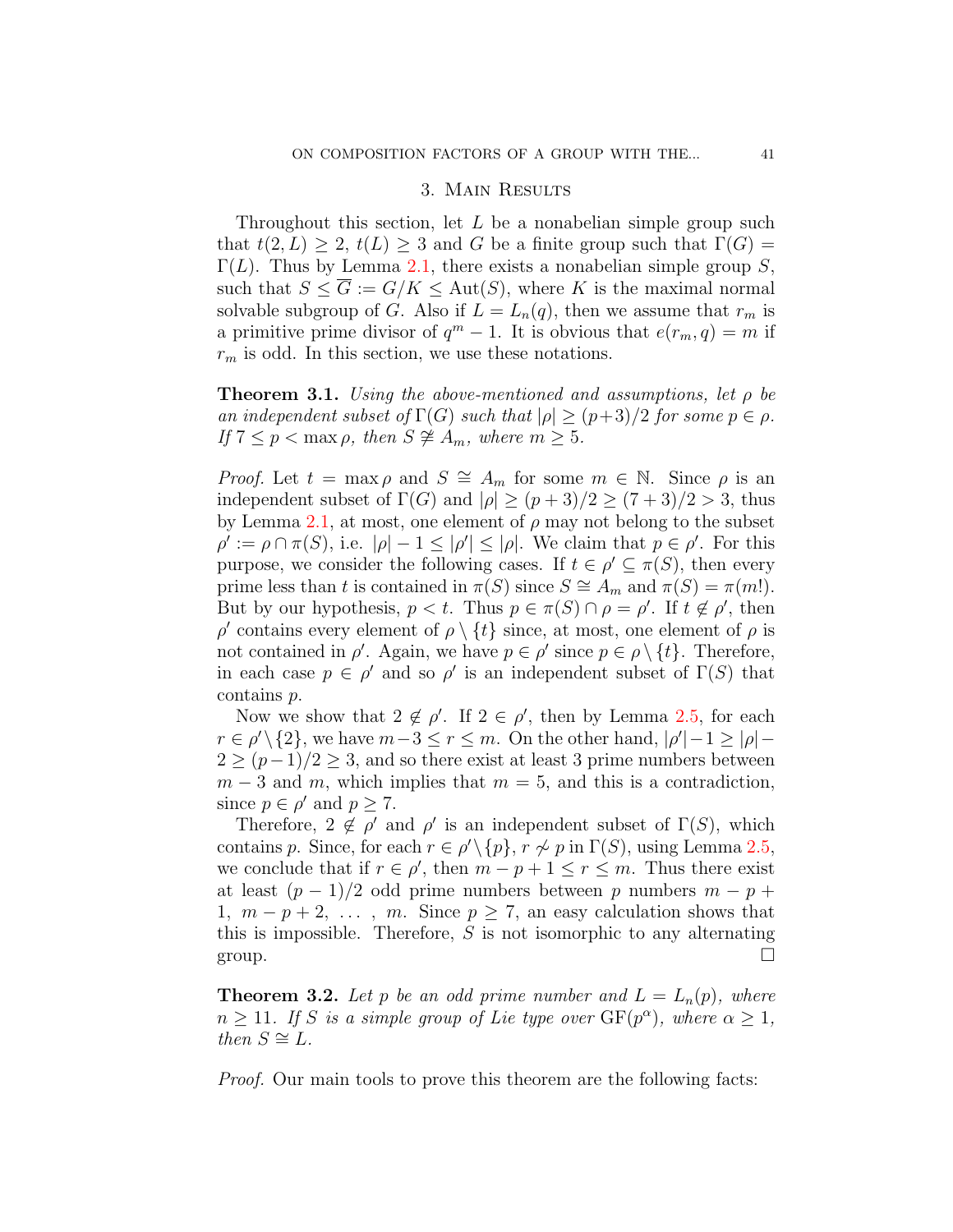(a) By Lemma [2.1](#page-2-0),  $\rho(2, G) \subseteq \pi(S)$ . Therefore,  $\{r_{n-1}, r_n\} \cap \pi(S) \neq$ *∅*. Also, by Table 8 in [\[29](#page-13-14)] and Lemma [2.1,](#page-2-0) we have:

$$
t(S) \ge t(G) - 1 = [(n+1)/2] - 1 \ge 5.
$$

- (b) Since  $n \geq 11$ , by Table 8 in [\[29](#page-13-14)],  $\{r_{n-3}, r_{n-2}, r_{n-1}, r_n\}$  is an independent subset of  $\Gamma(G)$ . Also by Lemma [2.1,](#page-2-0) at most one element of this set may not belong to  $\pi(S)$ . Therefore, *|{r<sup>n</sup>−*<sup>3</sup>*, r<sup>n</sup>−*<sup>2</sup>*, r<sup>n</sup>−*<sup>1</sup>*, rn} ∩ π*(*S*)*| ≥* 3.
- (c) Since  $t(S) \geq 5$ , by Table 9 in [\[29\]](#page-13-14),  $S \not\cong {}^{3}D_{4}(p^{\alpha})$ . Thus the order of the finite simple group *S* is of the form:

$$
|S| = p^x(p^{x_1} - 1)(p^{x_2} - 1) \cdots (p^{x_k} - 1)(p^{y_1} + 1)(p^{y_2} + 1) \cdots (p^{y_l} + 1)/d
$$

where  $x_i, y_j \in \mathbb{N}, x_1 < x_2 < \cdots < x_k, y_1 < y_2 < \cdots < y_l$ and *x*, *d* are natural numbers. Let  $t = \max\{x_k, 2y_l\}$ . We know that  ${r_{n-1}, r_n} \cap \pi(S) \neq \emptyset$ . According to the order of *S*, and using Lemma [2.4,](#page-2-2) it follows that  $n-1 \le t \le n$ . Moreover, if  $r_n \in \pi(S)$ , then  $t = n$ , and if  $r_n \notin \pi(S)$ , then  $r_{n-1} \in \pi(S)$ , and so  $t = n - 1$ .

(d)By Table 6 in [[29](#page-13-14)], we know that if *n* is odd, then  $r_n \in \rho(2, G) \subseteq$  $\pi(S)$ . Let  $t = \max\{x_k, 2y_l\}$ . Then by (c),  $t = n - 1$  or  $t = n$ . As an application of this result, we prove that if *t* is even, then  $t = n$ . If *t* is even and  $t = n-1$ , then *n* is odd, and so  $r_n \in \pi(S)$ , by the above discussion, which implies that  $t = n$ , by (c), and this is a contradiction.

Now, using the classification of finite simple groups, we consider each possibility for *S* such that  $t(S) \geq 5$  and  $t(2, S) \geq 2$ . **Case1.**Let  $S \cong {}^{2}A_{m-1}(p^{\alpha})$ . Since  $t(S) \geq 5$ , by Table 8 in [[29](#page-13-14)], we

have  $t(S) = [(m + 1)/2]$  and  $m \ge 9$ .

If *m* is an odd number, then  $2\alpha m \leq n$ , by Lemma [2.4](#page-2-2). On the other hand, by (a),  $[(m+1)/2] = t(S) \ge t(G) - 1 = [(n+1)/2] - 1 \ge$  $[(2\alpha m + 1)/2] - 1$ , which shows that  $4 > (2\alpha - 1)m$ . But this is impossible since  $\alpha \geq 1$  and  $m \geq 9$ .

Therefore, *m* is an even number. Then the order of  $^{2}A_{m-1}(p^{\alpha})$  and (c) imply that  $t = \max\{2\alpha(m-1), \alpha m\} = 2\alpha(m-1)$ , and so by (d),  $2\alpha(m-1) = n$ . Now, by (a),  $[(m+1)/2] = t(S) \ge t(G) - 1 = [(n+1)/2]$  $1)/2$  $-1 = \left[\frac{2\alpha(m-1)+1}{2} - 1, \text{ which shows that } (m-1)(2\alpha-1) < 5.\right]$ But this is impossible, since  $m \geq 9$  and  $\alpha \geq 1$ . Therefore, *S* is not isomorphic to  ${}^2A_{m-1}(p^{\alpha})$ .

**Case2.**Let  $S \cong B_m(p^{\alpha})$  or  $C_m(p^{\alpha})$ . Since  $t(S) \geq 5$ , by Table 8 in [[29\]](#page-13-14), we have  $t(S) = [(3m + 5)/4]$  and  $m \geq 5$ . Also by (c) and the orders of  $B_m(p^{\alpha})$  and  $C_m(p^{\alpha})$ , we have  $t = 2\alpha m \leq n$ . Since  $2\alpha m$  is even by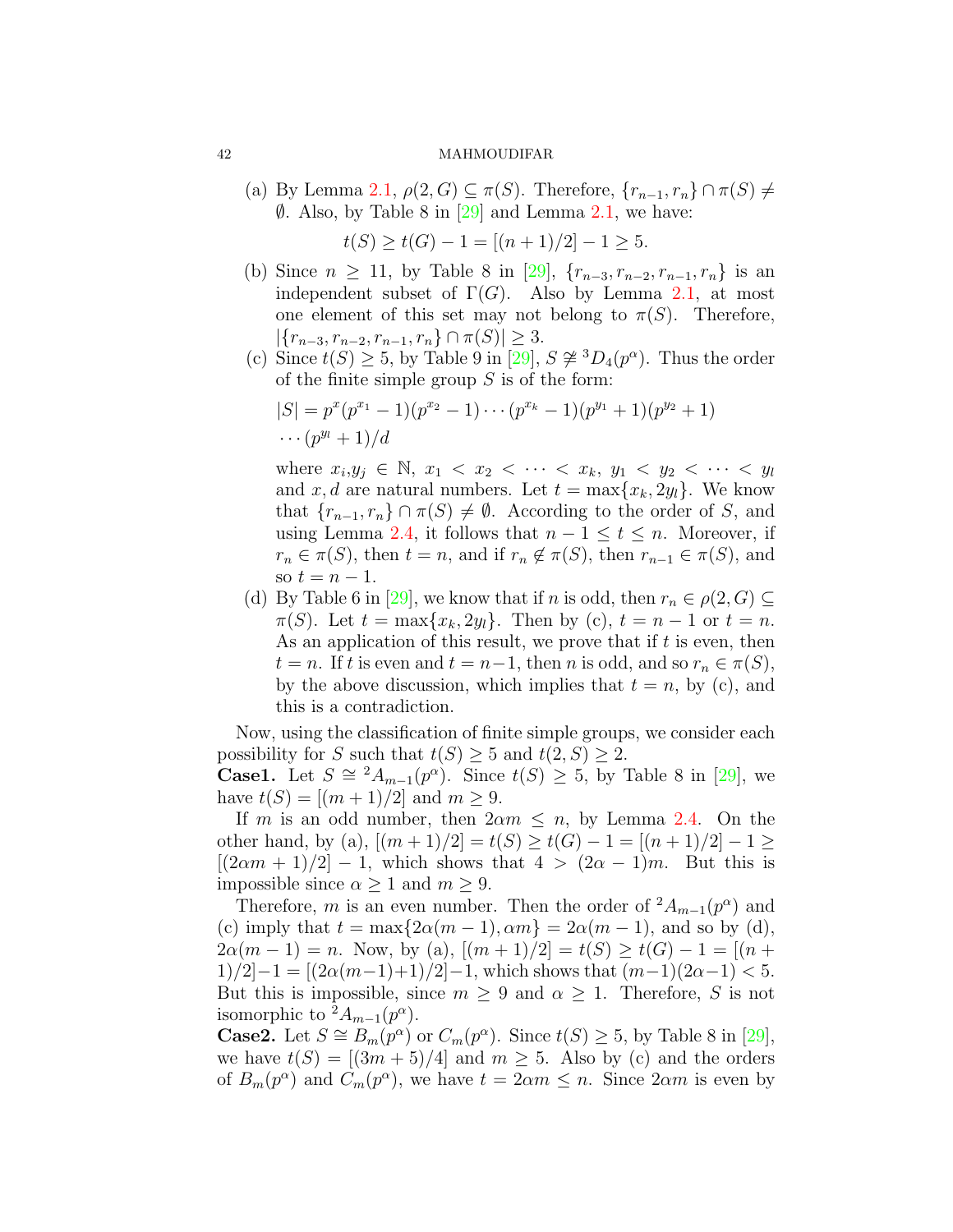(d),  $2\alpha m = n$ . By (b),  $\pi(S)$  consists of a primitive prime divisor of  $p^{n-1} - 1 = p^{2\alpha m - 1} - 1$  or  $p^{n-3} - 1 = p^{2\alpha m - 3} - 1$ . But the orders of  $B_m(p^{\alpha})$  and  $C_m(p^{\alpha})$  show that this is impossible. Therefore, *S* is not isomorphic to  $B_m(p^{\alpha})$  and  $C_m(p^{\alpha})$ .

**Case3.** Let  $S \cong D_m(p^{\alpha})$  or  ${}^2D_m(p^{\alpha})$ . Since  $t(S) \geq 5$ , by Table 8 in  $[29]$  $[29]$  $[29]$ ,  $t(S) \leq (3m+4)/4$  and  $m \geq 6$ . By (c) and the orders of  $D_m(p^{\alpha})$ and  ${}^{2}D_{m}(p^{\alpha})$ ,  $2\alpha(m-1) \leq n$ . Now, by (a),  $(3m+4)/4 \geq t(S) \geq$  $t(G) - 1 = [(n + 1)/2] - 1 \geq [(2\alpha(m - 1) + 1)/2] - 1$ , which implies that  $(4\alpha - 3)(m - 1) < 13$ . Since  $m \geq 6$ , we conclude that  $\alpha = 1$ , and so *S*  $\cong$  *D<sub>m</sub>*(*p*) or <sup>2</sup>*D<sub>m</sub>*(*p*).

Now, using (c) and the orders of  $D_m(p)$  and <sup>2</sup> $D_m(p)$ , we have 2(*m* − 1)  $\leq n$  or  $2m \leq n$ , respectively. Also since  $2(m-1)$  and  $2m$  are even, by (d),  $n = 2(m - 1)$  or  $n = 2m$ . On the other hand, by (b),  $\pi(S)$ consists of a primitive prime divisor of  $p^{n-1} - 1$  or  $p^{n-3} - 1$ . But by the orders of  $D_m(p)$  and  ${}^2D_m(p)$ , we get a contradiction, since  $m \geq 6$ . Therefore, *S* is not isomorphic to  $D_m(p^{\alpha})$  and  ${}^2D_m(p^{\alpha})$ .

**Case4.** Let  $S \cong F_4(p^{\alpha})$ ,  $E_7(p^{\alpha})$  or  $E_8(p^{\alpha})$ . In this case, the order of *S* is of the form:

$$
|S| = p^{x}(p^{2x_1} - 1)(p^{2x_2} - 1) \cdots (p^{2x_k} - 1)/d
$$

where  $x_1 < x_2 < \cdots < x_k$ , and *x* and *d* are natural numbers. Thus by (d),  $2x_k = n$ , and so by (b),  $\pi(S)$  consists of primitive prime divisors of  $p^{n-1} - 1$  or  $p^{n-3} - 1$ . But the order of *S* shows that this is impossible. **Case5.** Let  $S \cong E_6(q)$ , where  $q = p^{\alpha}$ . Thus

$$
|S| =
$$
  
q<sup>36</sup>(q<sup>12</sup> - 1)(q<sup>9</sup> - 1)(q<sup>8</sup> - 1)(q<sup>6</sup> - 1)(q<sup>5</sup> - 1)(q<sup>2</sup> - 1)/(3, q - 1).

In this case, by Table 4 in [\[30\]](#page-13-15),  $t(S) = 5$ , and so by (a),  $n \in \{11, 12\}$ . Also (c) and the order of *S* show that  $12\alpha \leq n$ , and so  $\alpha = 1$  and  $n = 12$ . Now, by (b),  $\pi(S)$  consists of primitive prime divisors of  $p^{n-1} - 1 = p^{11} - 1$  or  $p^{n-2} - 1 = p^{10} - 1$ , which is impossible. **Case6.** Let  $S \cong {}^{2}E_{6}(p^{\alpha})$  or  ${}^{2}G_{2}(3^{2\alpha+1})$ , where  $\alpha \geq 1$ . The order of *S*and (c) show that  $n \geq 18$ . But by Table 9 in [[29\]](#page-13-14) and (a), we have  $5 = t(S) \ge t(G) - 1 \ge [(18 + 1)/2] - 1 = 8$ , which is a contradiction. **Case7.** Let  $S \cong L_m(p^{\alpha})$ . The order of *S* and (c) show that  $n-1 \leq$  $\alpha m \leq n$  $\alpha m \leq n$  $\alpha m \leq n$ . Since  $t(S) \geq 5$ , by Table 8 in [[29\]](#page-13-14), we have  $t(S) = [(m+1)/2]$ and  $m \geq 9$ . Now, the relation  $[(m+1)/2] = t(S) \geq t(G) - 1 =$ [(*n*+1)*/*2]*−*1 *≥* [(*αm*+1)*/*2]*−*1 implies that *m*(*α−*1) *<* 4. Since *m ≥* 9, we conclude that  $\alpha = 1$ , and so  $S \cong L_m(p)$ , where  $n - 1 \leq m \leq n$ .

If  $m = n - 1$ , then by (c),  $r_n \notin \pi(S)$ , and so  $r_n \in \pi(\overline{G}/S)$  or  $\pi(K)$ . Since  $\pi(\overline{G}/S) \subseteq \pi(\text{Out}(S))$  and  $|\text{Out}(S)| = |\text{Out}(L_m(p))| = 2(m, p - \overline{C})$ 1) = 2(*n* − 1, *p* − 1), so  $r_n \notin \pi(\overline{G}/S)$  and  $r_n \in \pi(K)$ . By Lemma [2.3](#page-2-3), *S*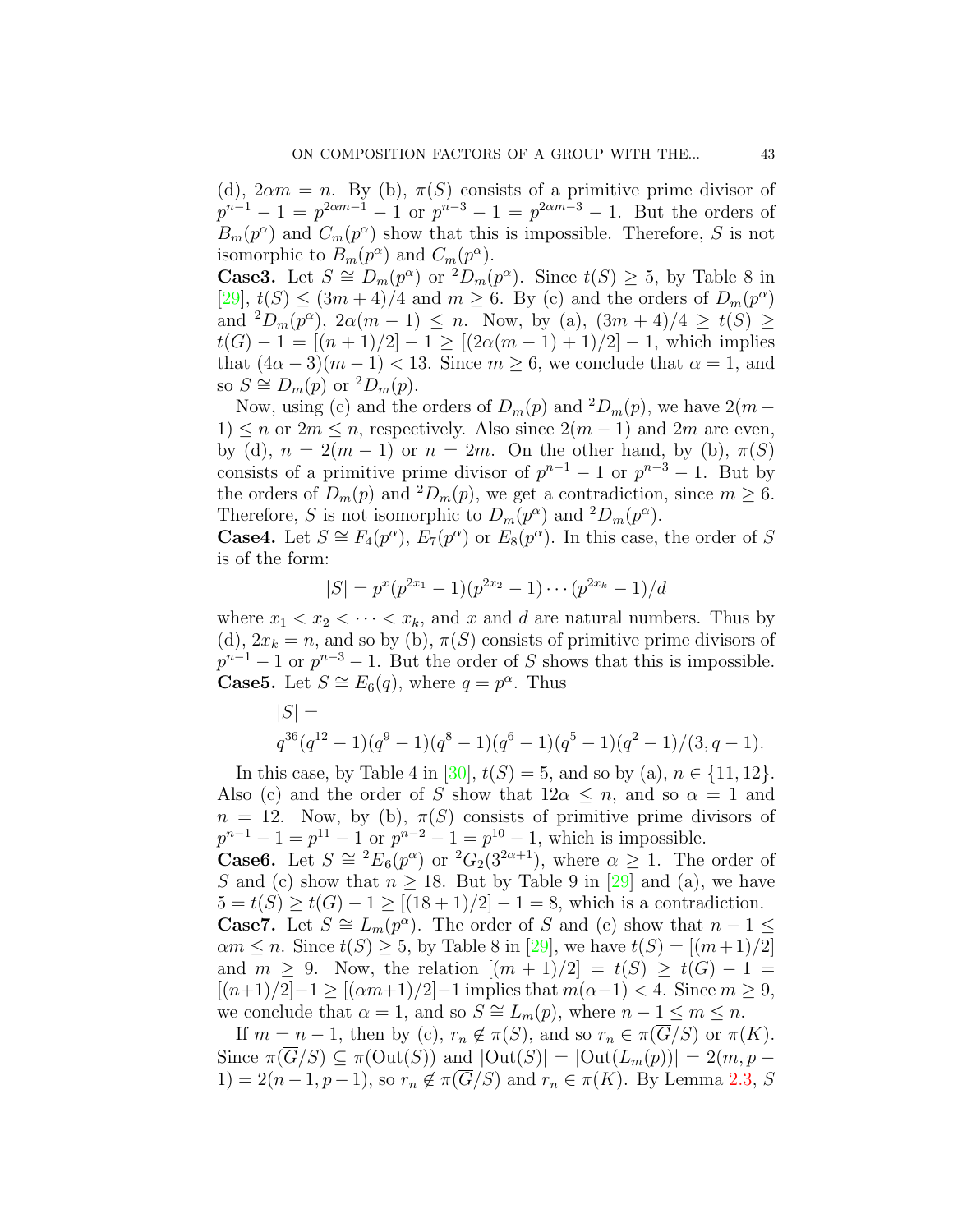contains a Frobenius subgroup of the form  $p^{n-2}$  :  $(p^{n-2}-1)/(n-1, p-1)$ . By Table 4 in [\[29\]](#page-13-14),  $r_n \nsim p$  in  $\Gamma(G)$ . Thus by Lemma [2.2](#page-2-4),  $r_n \sim r_{n-2}$ , in  $\Gamma(G)$ , which by (b), this is a contradiction. Therefore,  $m = n$  and  $S \cong L_n(p).$ 

<span id="page-7-0"></span>**Theorem 3.3.** *With the notations and assumptions at the beginning of this section, we have:*

- *(a) If S is a simple group of Lie type over*  $GF(r^{\beta})$ *, where*  $r \in \pi(G)$ *, then*  $t(r, G) \leq 6$ *. In particular, if*  $L = L_n(q)$ *, where*  $n \geq 13$ *, then S is not isomorphic to any simple group of Lie type over*  $GF(r^{\beta})$ *, where*  $e(r, q) \geq 7$ *.*
- *(b)* Let  $L = L_n(p^{\alpha})$  and *S* be a classical simple group of Lie type *over* GF( $r^{\beta}$ )*. If there exists*  $r' \in \pi(S)$  *and*  $e(r', r) = 2k$ *, then*  $e(r', p^{\alpha}) \leq 4k + 6.$
- *(c) If*  $t(G) \geq 14$ *, then S is not isomorphic to any exceptional simple group of Lie type. In particular, if*  $L = L_n(q)$ ,  $r \in \pi(L)$  *and*  $e(r, q) \geq 27$ , then *S* is not isomorphic to any exceptional simple *group of Lie type.*

*Proof.* a) To the contrary, suppose that *S* is a simple group of Lie type over  $GF(r^{\beta})$ , where  $\beta \geq 1$  and  $t(r, G) \geq 7$ . Then there exists an independent subset  $\rho$  of  $\pi(G)$  such that  $r \in \rho$  and  $|\rho| \geq 7$ . If  $\rho' :=$  $\rho \cap \pi(S)$ , then, by Lemma [2.1](#page-2-0),  $|\rho'| \geq 6$ . Therefore,  $t(r, S) \geq |\rho'| \geq 6$ . But Tables 4 and 5 in [\[29\]](#page-13-14) show that for such simple groups,  $t(r, S) \leq 5$ , which is a contradiction. Therefore,  $t(r, G) \leq 6$ .

For the second part of this result, let  $L = L_n(q)$ , where  $n \geq 13$  and  $t = e(r, q) \ge 7$  $t = e(r, q) \ge 7$  $t = e(r, q) \ge 7$ . Let  $t \ge (n+3)/2$ . Then, by Table 8 in [[29](#page-13-14)], we get that the subset  $\rho_0 := \{r_{[n/2]+1}, r_{[n/2]+2}, \ldots, r_t (= r), \ldots, r_{n-1}, r_n\}$  is an independent subset of  $\Gamma(G)$  including *r* such that  $|\rho_0| = n - [n/2]$ . Since  $n \geq 13$ , by Lemma [2.7](#page-3-0), we conclude that  $t(r, G) \geq |\rho_0| \geq 7$ , which is a contradiction since  $t(r, G) \leq 6$ . Now, let  $t < (n+3)/2$ . Then, by Lemma [2.7,](#page-3-0) we get that  $\rho(r, L) \subseteq \{r, r_{n-t+1}, r_{n-t+2}, \ldots, r_{n-1}, r_n\}$ . On the other hand, Lemma  $2.7$  shows that  $r$  is adjacent to exactly one element in  $r_{n-t+1}, r_{n-t+2}, \ldots, r_{n-1}, r_n$ , and these numbers are mutually nonadjacent by Lemma [2.7](#page-3-0) and also by Table 8 in[[29\]](#page-13-14). Therefore,  $t(r, L) \geq 7$ , and so  $t(r, G) \geq 7$ , since  $\Gamma(G) = \Gamma(L)$ , and this is impossible by the above discussion.

b) To the contrary, suppose that  $e(r', p^{\alpha}) \geq 4k + 7$ . Therefore,  $n \geq$  $4k + 7$ . Thus  $t(G) = [(n + 1)/2] \geq [(4k + 7 + 1)/2] = 2k + 4$ . Therefore, by Table 8 in [\[29\]](#page-13-14), the subset  $\rho = \{r_{n-2k-3}, r_{n-2k-2}, \ldots, r_{n-1}, r_n\}$  is an independent subset of  $\Gamma(G)$ . Also, by Lemma [2.7](#page-3-0), at most, one element of  $\rho$  is adjacent to r'. Thus, by Lemma [2.1](#page-2-0),  $\pi(S) \cap \rho$  has, at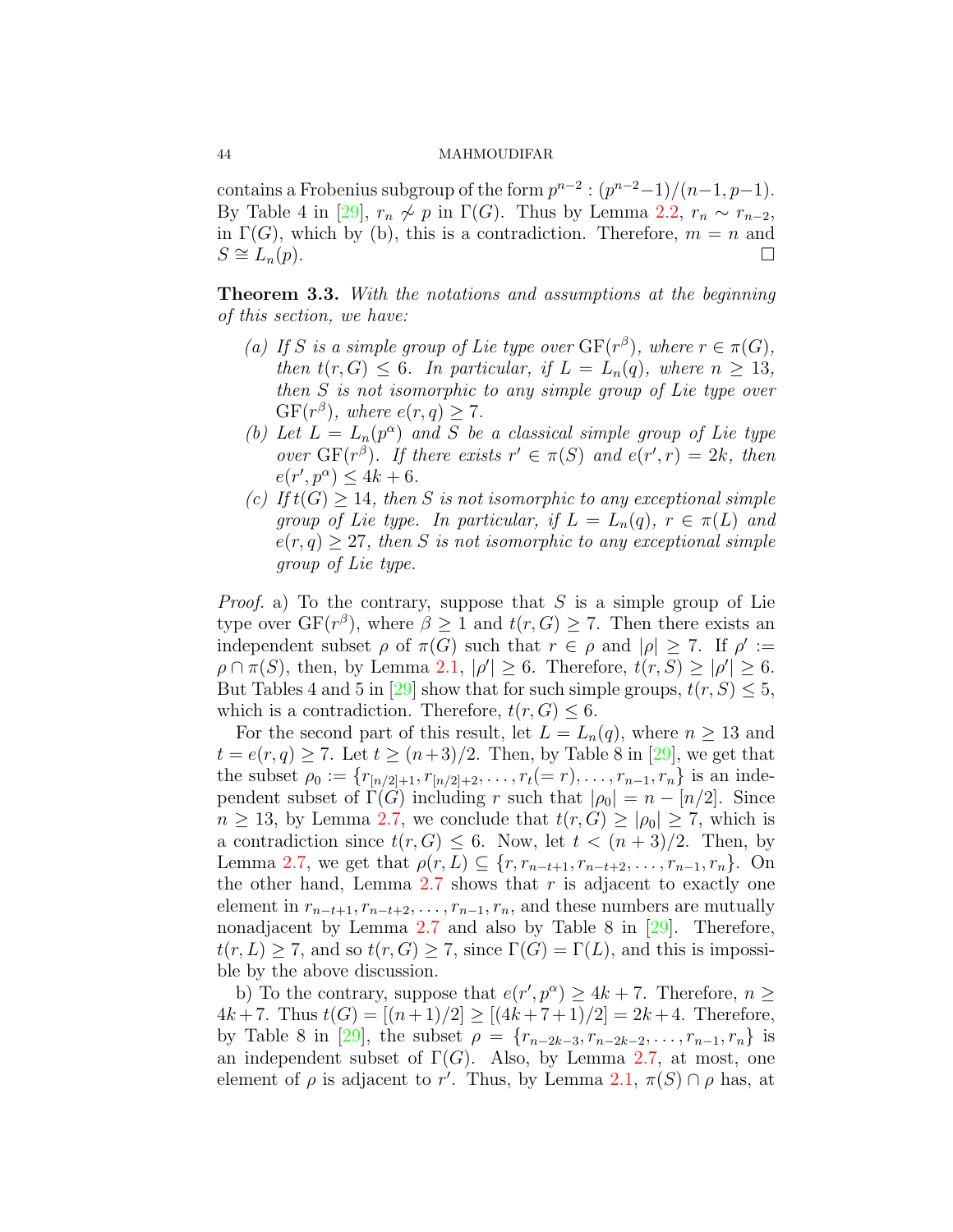least,  $2k + 2$  elements of  $\pi(S)$ , which are nonadjacent to r' in  $\Gamma(S)$ . Therefore,  $t(r', S) \geq 2k + 3$ .

We claim that if  $e(r', r) = 2k$ . Then  $t(r', S) \leq 2k + 2$ , which is impossible. By the assumption,  $e(r', r) = 2k$ , then  $\overline{e(r', r'')}$  |2*k*.

Let  $S \cong L_m(r^{\beta})$  or  $S \cong U_m(r^{\beta})$  and the prime numbers  $r'_i$  satisfy the equation  $e(r'_i, r^{\beta}) = i$ , where  $m - 2k + 1 \le i \le m$ . Then, by Lemma [2.6,](#page-3-1)  $r'$  may be nonadjacent to *r*, and, at most, the prime numbers  $r'_i$ . Therefore, in this case,  $t(r', S) \leq 2k + 2$ , which is a contradiction.

Now, let  $S \cong B_m(r^{\beta}), C_m(r^{\beta}), D_m(r^{\beta})$  or  ${}^2D_m(r^{\beta})$  and the prime numbers  $r'_i$  satisfy the equation  $e(r'_i, r^{\beta}) = i$  or 2*i*, where  $m - k + 1 \leq$  $i \leq m$ . Then by Lemma [2.6,](#page-3-1)  $r'$  may be nonadjacent to  $r$  and at most the prime numbers  $r'_{i}$ . Therefore in each case we have  $t(r', S) \leq 2k + 2$ , which is a contradiction.

c) If  $t(G) \geq 14$ , then there exists an independent subset  $\rho$  of  $\Gamma(G)$ , such that  $|\rho| \geq 14$ . Thus if  $\rho' := \pi(S) \cap \rho$ , then, by Lemma [2.1,](#page-2-0)  $|\rho'| \geq$ 13.Thus  $t(S) \geq |\rho'| \geq 13$ , and, by Table 9 in [[29\]](#page-13-14), *S* is not isomorphic to any exceptional simple group of Lie type. In particular, if  $L = L_n(q)$ and  $e(r, q) \geq 27$ , then  $t(G) = [(n + 1)/2] \geq [(27 + 1)/2] = 14$ .

# 4. Applications in quasirecognition by prime graph of  $L_n(5)$

Now, by the results proved in the earlier section, we consider quasirecognition of finite simple group  $L_n(5)$ , where  $n \geq 11$ . Throughout this section, we assume that  $r_i$  is a primitive prime divisor of  $5^i - 1$ , where *i ≥* 3.

<span id="page-8-0"></span>**Theorem 4.1.** *Let G be a finite group such that*  $\Gamma(G) = \Gamma(L_n(5))$ *, where*  $n \geq 11$ *. Then*  $L_n(5) \leq G/K \leq \text{Aut}(L_n(5))$ *, where K is a normal {*2*,* 3*,* 5*}-subgroup of G. In particular, the finite simple group*  $L_n(5)$ *, where*  $n \geq 11$ *, is quasirecognizable by prime graph.* 

*Proof.*By Table 4 in [[29\]](#page-13-14),  $\{5, r_n, r_{n-1}\}$  is an independent subset of Γ(*G*).Also, by Table 6 in [[29\]](#page-13-14),  $r_n$  or  $r_{n-1}$  is nonadjacent to 2 in Γ(*G*). Thus, by Lemma [2.1](#page-2-0), there exists a nonabelian simple group *S*, such that  $S \leq \overline{G} := G/K \leq \text{Aut}(S)$ , where *K* is the maximal normal solvable subgroup of *G*. Now, we show that *S* can not be isomorphic to any simple group, except  $L_n(5)$ . By classification theorem, *S* may be isomorphic to an alternating group, a sporadic simple group or a simple group of Lie type.

**Step 1.** Since  $e(7,5) = 6$ , there exist 5 elements of the independent subset  $\{r_{n-5}, r_{n-4}, \ldots, r_n\}$  of  $\Gamma(G)$ , which are nonadjacent to 7 in  $\Gamma(G)$ . Thus there exists an independent subset  $\rho$  of  $\Gamma(G)$  such that  $7 \in \rho$ ,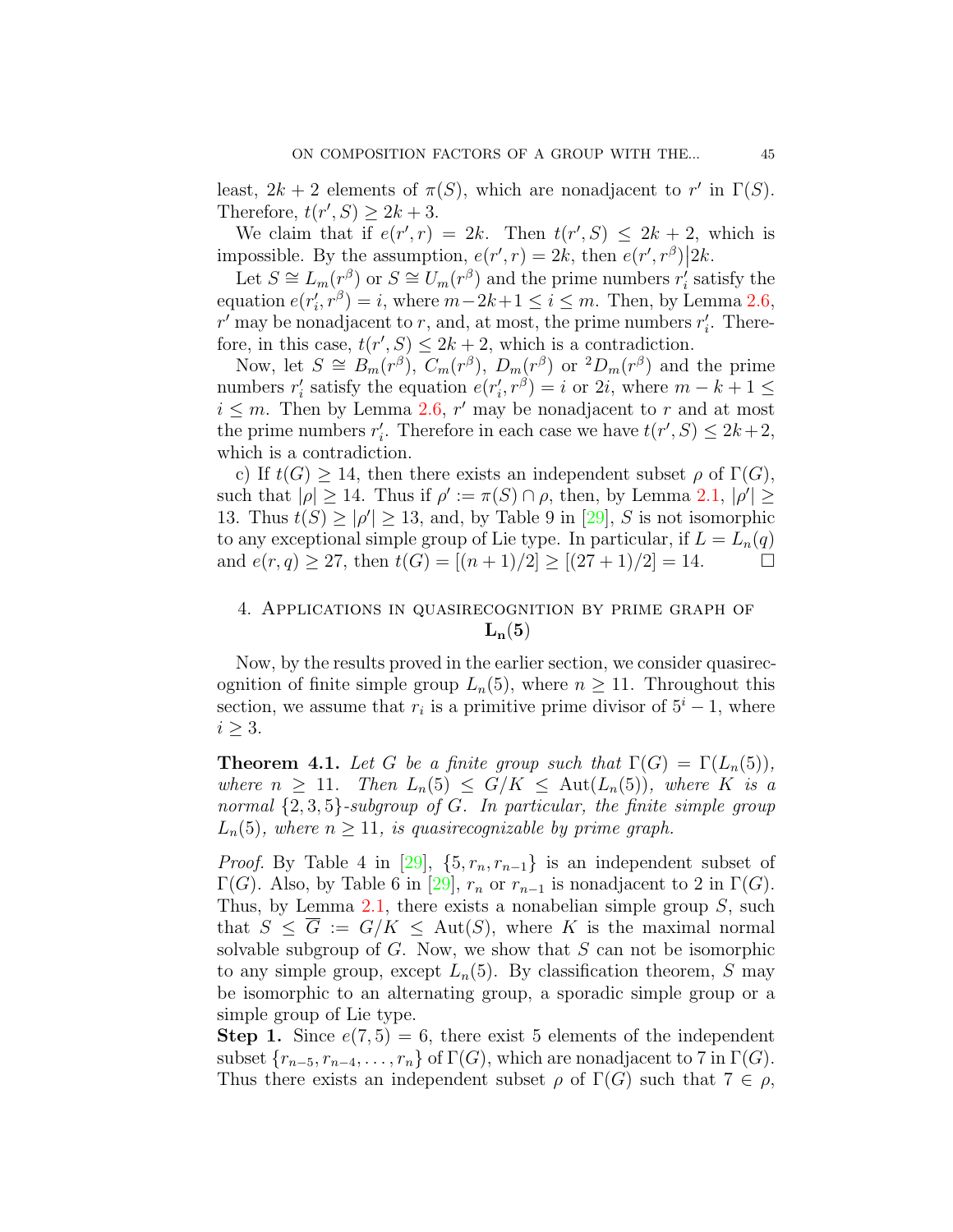$|\rho| > 5 = (7+3)/2$ , and, obviously, max  $\rho \neq 7$ . Now, by Theorem [3.1,](#page-4-0) we conclude that *S* is not isomorphic to any alternating simple group. **Step 2.** Let *S* be isomorphic to a sporadic simple group. The orders of the sporadic simple groups show that all prime divisors of *|S|* are less than 100. Thus  $r_n < 100$  or  $r_{n-1} < 100$ , since  $r_n |S|$  or  $r_{n-1} |S|$ . Also, by Table 2 in  $[29]$ ,  $11 \ge t(S) \ge t(G) - 1 = [(n+1)/2] - 1$ , which shows that  $11 \leq n \leq 24$ . But by an easy calculation, we see that if 11 ≤ *n* ≤ 24, then there exist some primitive prime  $r_{n-1}$  and  $r_n$  greater than 100, which is a contradiction.

**Step 3.** Let *S* be a simple group of Lie type over  $GF(r^{\beta})$ , where  $\beta \geq 1$ and *ρ* := *{*2*,* 3*,* 5*,* 7*,* 11*,* 13*,* 31*,* 71*}*.

**3.1.** Let  $r \notin \rho$ . Since  $\rho$  contains all prime numbers  $x \in \pi(G)$  such that  $e(x, 5) \leq 6$ , it follows that  $e(r, 5) \geq 7$ . Since  $n \geq 11$ , Theo-rem [3.3\(](#page-7-0)a) implies that  $11 \le n \le 12$ . Then  $L = L_{11}(5)$  or  $L = L_{12}(5)$ , and so  $\pi(G) \subseteq \rho \cup \{19, 313, 521, 601, 829, 19531, 12207031\}.$ 

Now, by the orders of simple groups of Lie type over  $GF(r^{\beta})$  and Tables8 and 9 in [[29\]](#page-13-14), we conclude that if  $t(S) \geq 5$ , then  $|S|$  is divisible by *r* <sup>2</sup> *−* 1 and *r* <sup>3</sup> *−* 1. But if *r ∈ {*19*,* 313*,* 521*,* 601*,*

829, 19531, 12207031}. Then  $\pi((r^2-1)(r^3-1)) \nsubseteq \pi(G)$ , which is a contradiction.

**3.2.** Let  $r \in \rho$ .

• Let  $r \in \rho \setminus \{2, 3, 5\}$ . Since  $t(S) \geq t(G) - 1 \geq 5$ , by Tables 8 and 9 in [\[29\]](#page-13-14) and the order of *S*, we conclude that  $(r^6 - 1)$ ||*S*|. If  $r = 7$ , then  $e(43, 7) = 6$  and  $e(43, 5) = 42$ . Now, using Theorem [3.3\(](#page-7-0)b) and (c), we get a contradiction. Similarly, since  $e(37, 11) = 6$  and  $e(37, 5) = 36$ ;  $e(61, 13) = 3$  and  $e(61, 5) = 30$ ;  $e(331, 31) = 3$  and  $e(331, 5) = 165$ ;  $e(5113, 71) = 3$  and  $e(5113, 5) = 1704$ , by Theorem [3.3\(](#page-7-0)b) and (c), we get a contradiction.

• Let  $r=3$ .

If *S* is isomorphic to an exceptional simple group of Lie type with  $t(S) \geq 5$ , except <sup>2</sup> $G_2(3^{2m+1})$ , then the order of *S* shows that  $(3^{12} \frac{1}{\sqrt{S}}$  *S E I*. But 73 ∈ *π*(3<sup>12</sup> − 1) ⊆ *π*(*S*) ⊆ *π*(*G*) and *e*(73*,* 5) = 72, which, by Theorem  $3.3(c)$  $3.3(c)$ , is a contradiction.

Let  $S \cong {}^{2}G_{2}(3^{2m+1})$ , where  $m \geq 1$ . Then, by Table 9 in [\[29\]](#page-13-14),  $t(S) = 5$ and  $t(G) = 6$ . Since  $6 = t(G) = [(n + 1)/2]$ , we conclude that  $\Gamma(G) =$ Γ(*L*<sub>11</sub>(5))or Γ(*G*) = Γ(*L*<sub>12</sub>(5)). Thus, by Table 6 in [[29\]](#page-13-14), 12207031 =  $r_{11} \in \rho(2, G) \subseteq \pi(S)$ . Also we have  $|S| = 3^{3(2m+1)}(3^{3(2m+1)}+1)(3^{2m+1}-1)$ 1). Since  $e(12207031, 3) = 2 \cdot 5 \cdot 71 \cdot 521$ , the order of *S* shows that  $5(2m + 1)$ , and so  $\pi(3^5 + 1) \subseteq \pi(S)$ . Since  $61 \in \pi(3^5 + 1)$  and  $e(61, 5) = 30 \le n \le 12$ , we get a contradiction.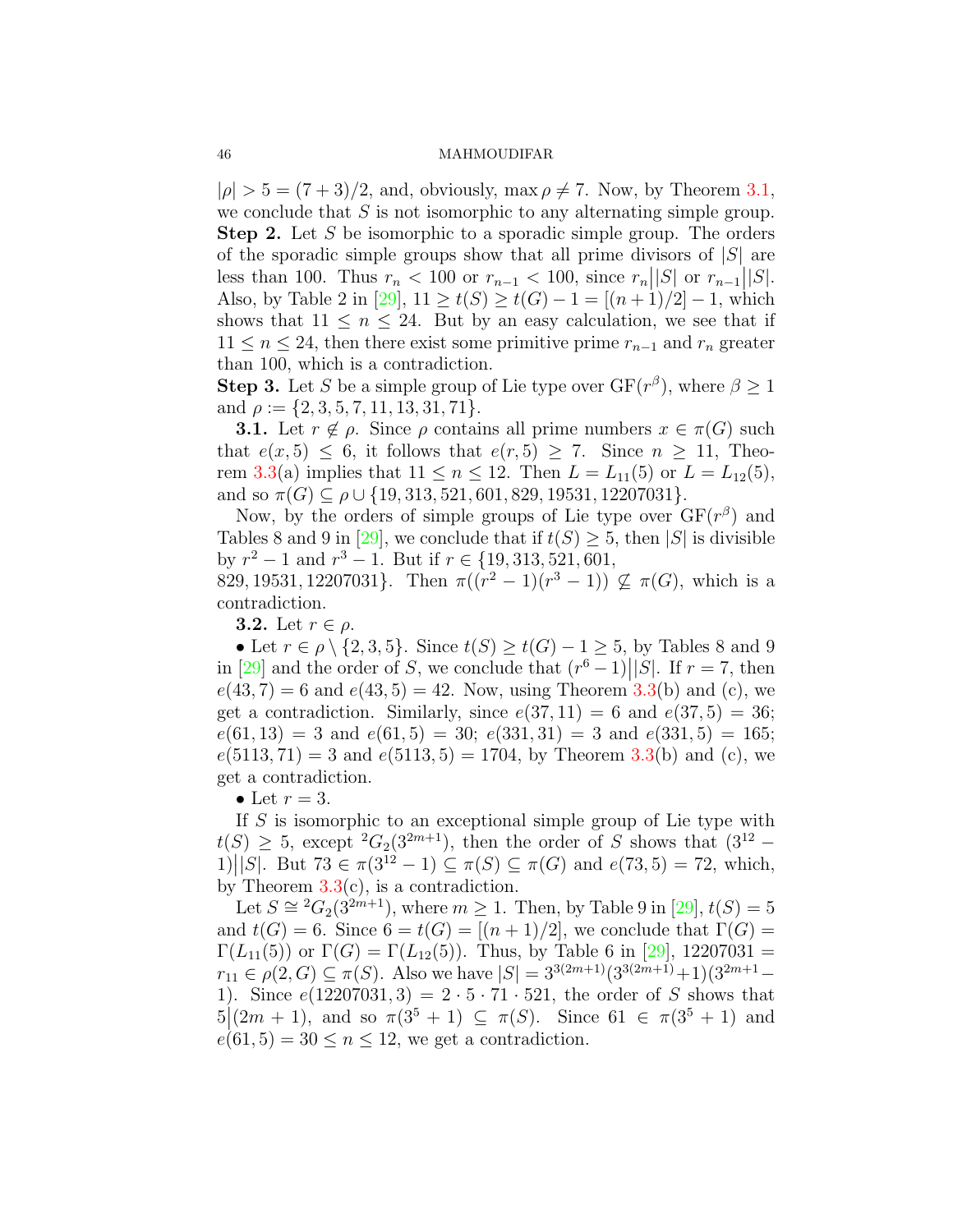Let *S* be isomorphic to a classical simple group over  $GF(3^{\beta})$ , where  $\beta \geq 1$ . Since  $t(S) \geq t(G) - 1 \geq 5$ , the order of *S* and Table 8 in  $[29]$  $[29]$  $[29]$  show that  $(3^8 - 1)$ ||*S*|. Since  $41 \in \pi(3^8 - 1) \subseteq \pi(S) \subseteq \pi(G)$  and  $n \ge e(41, 5) = 20$ , we have  $t(S) \ge t(G) - 1 \ge [(n+1)/2] - 1 \ge 9$ . Now, since $t(S) \geq 9$ , by the order of *S* and Table 8 in [[29](#page-13-14)],  $(3^{10} - 1)$ |*S*|. But 61  $\in \pi(3^{10} - 1) \subseteq \pi(S) \subseteq \pi(G)$  and  $e(61, 3) = 10$  and  $e(61, 5) = 30$ , which, by Theorem [3.3](#page-7-0)(b), is a contradiction. Therefore, *S* is not isomorphic to any simple group of Lie type over  $GF(3^{\beta})$ .

• Let  $r = 2$ . If *S* is isomorphic to an exceptional simple group of Lie type with  $t(S) \geq 5$ , except  ${}^2E_6(2^{\beta})$  and  ${}^2F_4(2^{2\beta+1})$ , then the order of  $S$  shows that  $(2^9 - 1)$  *|S|*. Since 73  $\in \pi(2^9 - 1)$  and  $e(73, 5) = 72$ , by Theorem  $3.3(c)$  $3.3(c)$ , we get a contradiction.

Let $S \cong {}^{2}E_{6}(2^{\beta})$ . Then, by Table 9 in [[29\]](#page-13-14),  $t(S) = 5$ , and so  $t(G) = 6$ , which implies that  $11 \le n \le 12$ . If  $\beta$  is even, then the order of  ${}^2E_6(2^{\beta})$ shows that  $241 \in \pi(2^{24} - 1) \subseteq \pi(S) \subseteq \pi(G)$ . Thus  $n \ge e(241, 5) = 40$ , which is impossible since  $11 \leq n \leq 12$ .

Therefore, $\beta$  is odd. Since  $11 \leq n \leq 12$ , by Table 8 in [[29\]](#page-13-14),  ${r_8, r_9, r_{10}}$  is an independent subset of  $\Gamma(G)$ . Then by Lemma [2.1,](#page-2-0) 313 =  $r_8 \in \pi(S)$  or 829 =  $r_9 \in \pi(S)$ . On the other hand,  $|S|$  =  $2^{36\beta}(2^{12\beta}-1)(2^{9\beta}+1)(2^{8\beta}-1)(2^{6\beta}-1)(2^{5\beta}+1)(2^{2\beta}-1)/(3,2^{\beta}+1)$ . If  $829 \in \pi(S)$ , since  $e(829, 2) = 2^2 \cdot 3^2 \cdot 23$ , then the order of *S* shows that  $23|\beta|$ . Therefore,  $47 \in \pi(2^{2\cdot23} - 1) \subseteq \pi(S) \subseteq \pi(G)$ , and so  $n \geq e(47, 5) = 46$ , which is a contradiction since  $11 \leq n \leq 12$ . If  $313 \in \pi(S)$ , since  $e(313, 2) = 2^2 \cdot 3 \cdot 13$ , then by the order of *S*,  $13|\beta$ . Therefore,  $8191 \in \pi(2^{26} - 1) \subseteq \pi(S)$ , and so  $n > e(8191, 5) = 1365$ , which is impossible since  $11 \leq n \leq 12$ .

Similarly, if  $S \cong {}^{2}F_{4}(2^{2\beta+1})$ , then we can show that  $2\beta+1$  is divisible by 13 or 23, and we get a contradiction. Therefore, *S* is not isomorphic to any exceptional simple group of Lie type.

Now, let *S* be a classical simple group of Lie type over  $GF(2^{\beta})$ , where  $\beta \geq 1$  $\beta \geq 1$  $\beta \geq 1$ . Since  $t(S) \geq t(G) - 1 \geq 5$ , by the order of *S* and Table 8 in [[29\]](#page-13-14), we conclude that,  $(2^8 - 1)$   $||S||$ . Since  $17 \in \pi(2^8 - 1) \subseteq \pi(S) \subseteq \pi(G)$  and  $e(17, 5) = 16$ , we have  $t(S) \ge t(G) - 1 = [(n+1)/2] - 1 \ge [(16+1)/2] - 1$ 1 = 7. Now, since  $t(S) \geq 8$ , by the order of these groups and Table 8 in [[29](#page-13-14)], we have 8191 *∈ π*(2<sup>13</sup>*−*1) *⊆ π*(*S*) or 43 *∈ π*(2<sup>14</sup>*−*1) *⊆ π*(*S*). Then  $e(8191, 2) = 13$  and  $e(8191, 5) = 1365$ ,  $e(43, 2) = 14$ , and  $e(43, 5) = 42$ , which, by Theorem [3.3](#page-7-0)(b), is a contradiction. Therefore, *S* is not isomorphic to any simple group of Lie type over  $GF(2^{\beta})$ .

By the classification of finite simple groups, we see that *S* can only be isomorphic to a simple group of Lie type over  $GF(5^{\beta})$ . Therefore,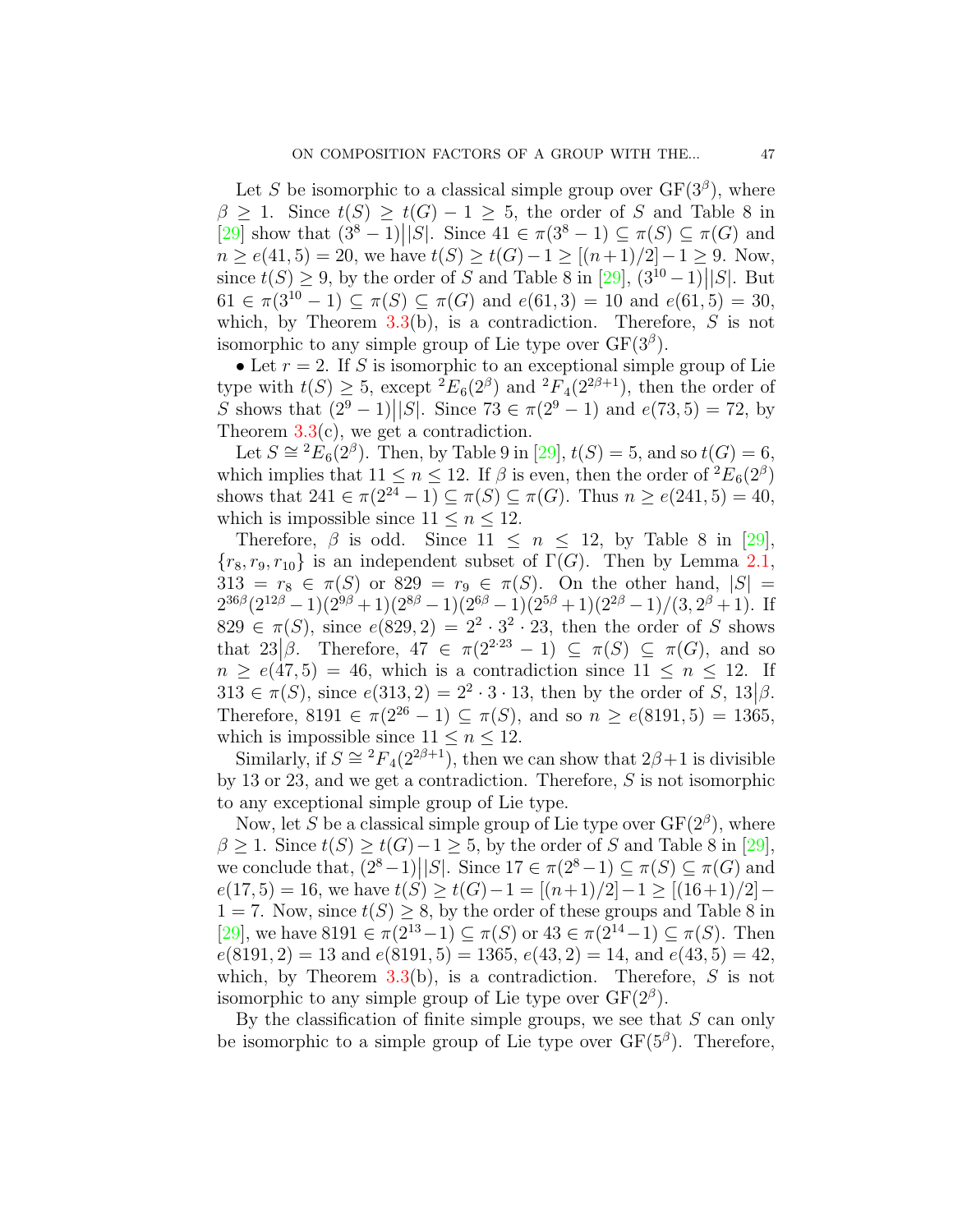by Theorem [3.2](#page-4-1), we conclude that  $S \cong L_n(5)$ .

**Step 4.** Finally, in this step, we will prove that *K* is a  $\{2, 3, 5\}$ -group. Up to now, we show that if *G* is a finite group such that  $\Gamma(G)$  =  $\Gamma(L_n(5))$ , where  $n \geq 11$ . Then there exists a normal subgroup of *G*, say *H*, such that  $L_n(5) \cong H/K \leq \overline{G} := G/K \leq \text{Aut}(L_n(5))$ , where *K* 

is the maximal normal solvable subgroup of *G*. First, we claim that either  $K = 1$  or  $C_G(K) \leq K$ .

Since  $H/K$  is a simple group,  $H/K \cap C_G(K)K/K$  is equal to a trivial group or is equal to  $H/K$ . If  $H/K \cap C_G(K)K/K = H/K$ , then  $H \leq C_G(K)K$ , and so for all  $r \in \pi(H) \setminus \pi(K)$ , we have  $r \in \pi(C_G(K))$ . Thus if  $r \in \pi(H/K) = \pi(L_n(5))$  and  $r' \in \pi(K)$ , then  $r' \sim r$  in  $\Gamma(G)$ . But by Table 4 in[[29\]](#page-13-14) and Lemma [2.6,](#page-3-1) if *r ′* is any prime number in  $\pi(L_n(5))$ , then  $r' \nsim r_n$  or  $r' \nsim r_{n-1}$  in  $\Gamma(L_n(5))$ , which implies that  $K = 1$ .

Therefore,  $H/K \cap C_G(K)K/K$  is a trivial group. If  $C_G(K)K/K$  is not a trivial group, then the product  $(H/K)(C_G(K)K/K)$  is a direct product in  $G/K$ . Thus if  $r \in \pi(H/K) = \pi(L_n(5)) = \pi(G)$  and  $r' \in$  $\pi(C_G(K)K/K)$ , then  $r' \sim r$  in  $\Gamma(G)$ . Again, we get that  $r' \sim r_n$ or  $r' \sim r_{n-1}$ . Thus similar to the previous paragraph, we get that  $C_G(K)K/K$  is a trivial group. Therefore, by the previous argument, we deduce that either  $K = 1$  or  $C_G(K) \leq K$ , which satisfies the above claim.

Let  $t \in \pi(K)$ . In this part, we use some familiar results about the solvable groups (for example see[[26\]](#page-13-10)). We know that we may assume that  $O^t(K) \neq K$  since K is solvable. Then  $K/O^t(K)$  is a nontrivial *t*-group. Put  $\hat{K} = K/O^{t}(K)$  and  $\hat{G} = G/O^{t}(K)$  since  $O^{t}(K)$  is a characteristic subgroup of *K* and  $K \leq G$ . If the Frattini subgroup of  $\widehat{K}$  is denoted by  $\Phi(\widehat{K})$ , then  $\widehat{K}/\Phi(\widehat{K})$  is an elementary abelian *t*group, and we have  $G/K \cong \widehat{G}/\widehat{K} \cong (\widehat{G}/\Phi(\widehat{K}))/(\widehat{K}/\Phi(\widehat{K}))$ . Therefore, without loss of generality, we can assume that *K* is an elementary abelian *t*-group.

Now, we show that *K* is a  $\{2,3,5\}$ -group. For proving this result, let  $t \in \pi(K)$ . We know that  $L_{n-1}(5)$  is isomorphic to a subgroup of  $L_n(5)$ . Now, by Lemma [2.3](#page-2-3),  $L_n(5)$  consists of some Frobenius subgroups of the form  $5^{n-1}$  :  $(5^{n-1}-1)/(n,4)$  and  $5^{n-2}$  :  $(5^{n-2}-1)/(n-1,4)$ . Since  $C_G(K)K/K$  is a trivial group, if  $t \neq 5$ , then Lemma [2.2](#page-2-4) implies that  $t \sim r_{n-1}$  or  $t \sim r_{n-2}$  in  $\Gamma(G)$ . But Lemma [2.6,](#page-3-1) implies that  $e(t, 5) \leq 2$ , and so  $t|(5^2-1)$ . Therefore, K is a  $\{2, 3, 5\}$ -group. and so  $t|(5^2-1)$ . Therefore, *K* is a  $\{2,3,5\}$ -group. □

**Corollary 4.2.** *If G is a finite group such that*  $\Gamma(G) = \Gamma(L_n(5))$  (*or*  $\pi_e(G) = \pi_e(L_n(5))$  and  $|G| = |L_n(5)|$ , where  $n \ge 11$ , then  $G \cong L_n(5)$ .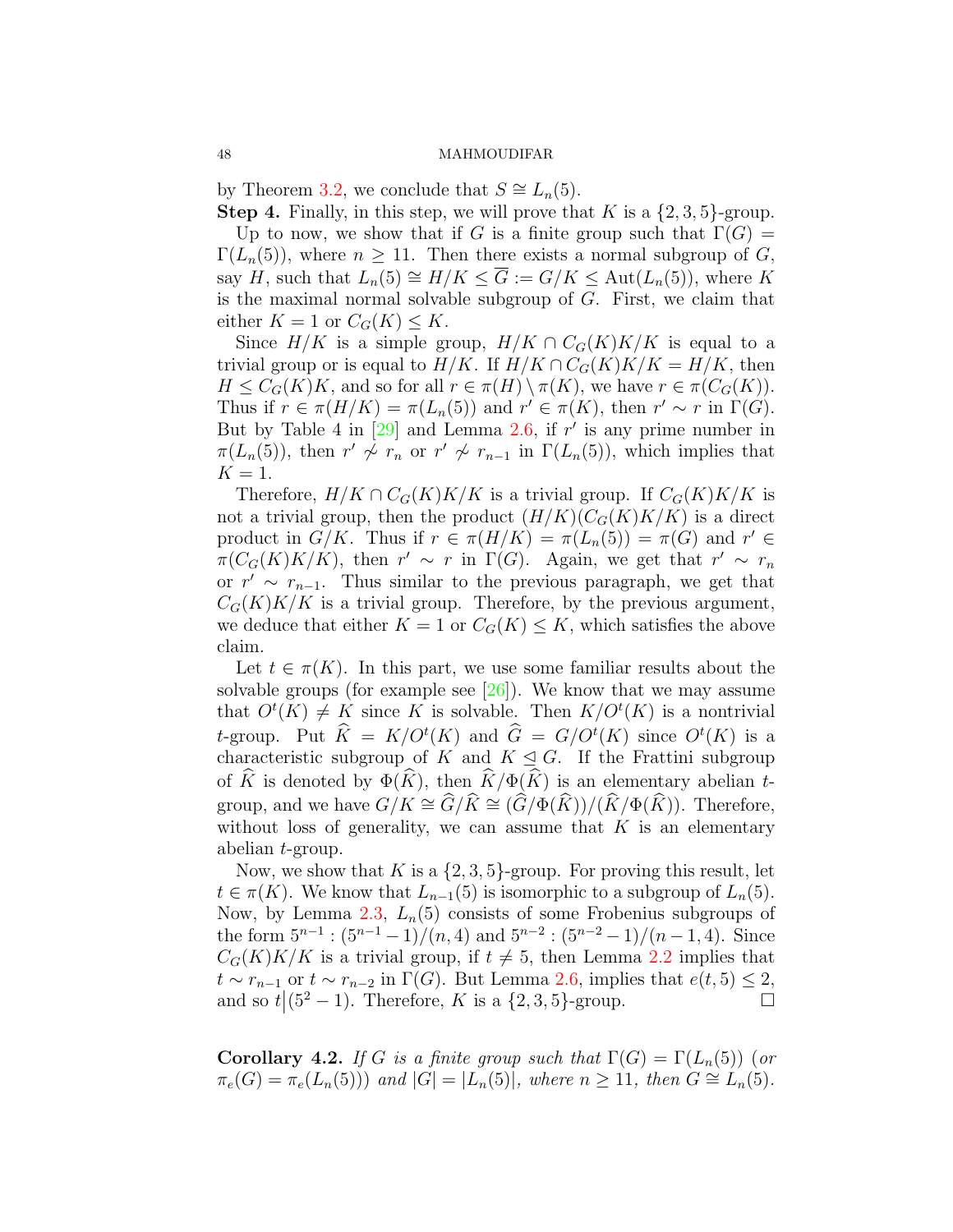*Proof.* By Theorem [4.1](#page-8-0),  $L_n(5) \leq G/K \leq \text{Aut}(L_n(5))$ , where K is a normal  $\{2, 3, 5\}$ -subgroup of *G*. Since  $|G| = |L_n(5)|$ , we have  $|K| = 1$ . Therefore,  $G \cong L_n(5)$ . □

There is a conjecture due to W. Shi and H. Bi [\[25\]](#page-13-16), which states that if *G* is a finite group and *M* a finite simple group, then  $G \cong M$ if and only if  $|G| = |M|$  and  $\pi_e(G) = \pi_e(M)$ . We mention that this conjecture has been proved. However, Corollary 4.3 is a new proof of the conjecture of Shi and Bi for the simple group  $L_n(5)$ , where  $n \geq 11$ .

*Remark*4.3. In [[8\]](#page-12-10), it has been proved that if  $\pi_e(G) = \pi_e(L_4(5))$ . Then  $G/N \cong L_4(5)$ . Now, using Theorem 1 in [\[31](#page-13-17)], it follows that  $N=1$ . Therefore,  $L_4(5)$  is recognizable by element orders.

#### **REFERENCES**

- <span id="page-12-3"></span>1. Z. Akhlaghi, M. Khatami and B. Khosravi, Quasirecognition by prime graph of the simple group  ${}^2F_4(q)$ , *Acta Math. Hungar.* **122**(4) (2009), 387–397.
- <span id="page-12-5"></span>2. Z. Akhlaghi, B. Khosravi and M. Khatami, Characterization by prime graph of  $PGL(2, p^k)$  where *p* and  $k > 1$  are odd, *Int. J. Algebra and Computation* 20(7) (2010), 847–873.
- 3. M. Aschbacher and G. M. Seitz, Involutions in Chevalley groups over fields of even order, *Nagoya Math. J.* **63** (1976), 1–91.
- <span id="page-12-7"></span>4. A. Babai, B. Khosravi, Recognition by prime graph of <sup>2</sup>*D*2*n*+1(3), *Siberian Math. J.* **52**(5) (2011), 788–795.
- <span id="page-12-6"></span>5. A. Babai, B. Khosravi and N. Hasani, Quasirecognition by prime graph of  ${}^2D_n(3)$ where  $p = 2^n + 1 \geq 5$  is a prime, *Bull. Malaysian Math. Sci. Soc.* (2) **32**(3) (2009), 343–350.
- <span id="page-12-11"></span>6. J. H. Conway, R. T. Curtis, S. P. Norton, R. A. Parker and R. A. Wilson, Atlas of Finite Groups, Oxford University Press, 1985.
- <span id="page-12-9"></span>7. M. R. Darafsheh and A. Sadrudini, A characterization of the simple group *P SL*5(5) by the set of its element orders, *Siberian Math. Journal* **49**(3) (2008), 418–422.
- <span id="page-12-10"></span>8. M. R. Darafsheh, Y. Farjami and A. Sadrudini, A characterization property of the simple group *P SL*4(5) by the set of its element orders, *Archivum Mathematicum*, **43**(1) (2007), 31–37.
- <span id="page-12-8"></span>9. M. Foroudi Ghasemabadi and A. Iranmanesh, Quasirecognition by the prime graph of the group  $\text{Cn}(2)$ , where  $n \neq 3$  is odd, *Bull. Malaysian Math. Sci. Soc. (2)*, **34** (2011), 529–540.
- <span id="page-12-0"></span>10. M. Hagie, The prime graph of a sporadic simple group, *Comm. Algebra* **31**(9) (2003), 4405–4424.
- <span id="page-12-4"></span>11. M. Khatami, B. Khosravi and Z. Akhlaghi, NCF-distinguishability by prime graph of  $PGL(2, p)$ , where p is a prime, *Rocky Mountain J. Math.* **41**(5) (2011), 1523–1545.
- <span id="page-12-1"></span>12. A. Khosravi and B. Khosravi, Quasirecognition by prime graph of the simple group <sup>2</sup>*G*2(*q*), *Siberian Math. J.* **48**(3) (2007), 570–577.
- <span id="page-12-2"></span>13. B. Khosravi, n-recognition by prime graph of the simple group  $PSL(2,q)$ , *J. Algebra Appl.* **7**(6) (2008), 735–748.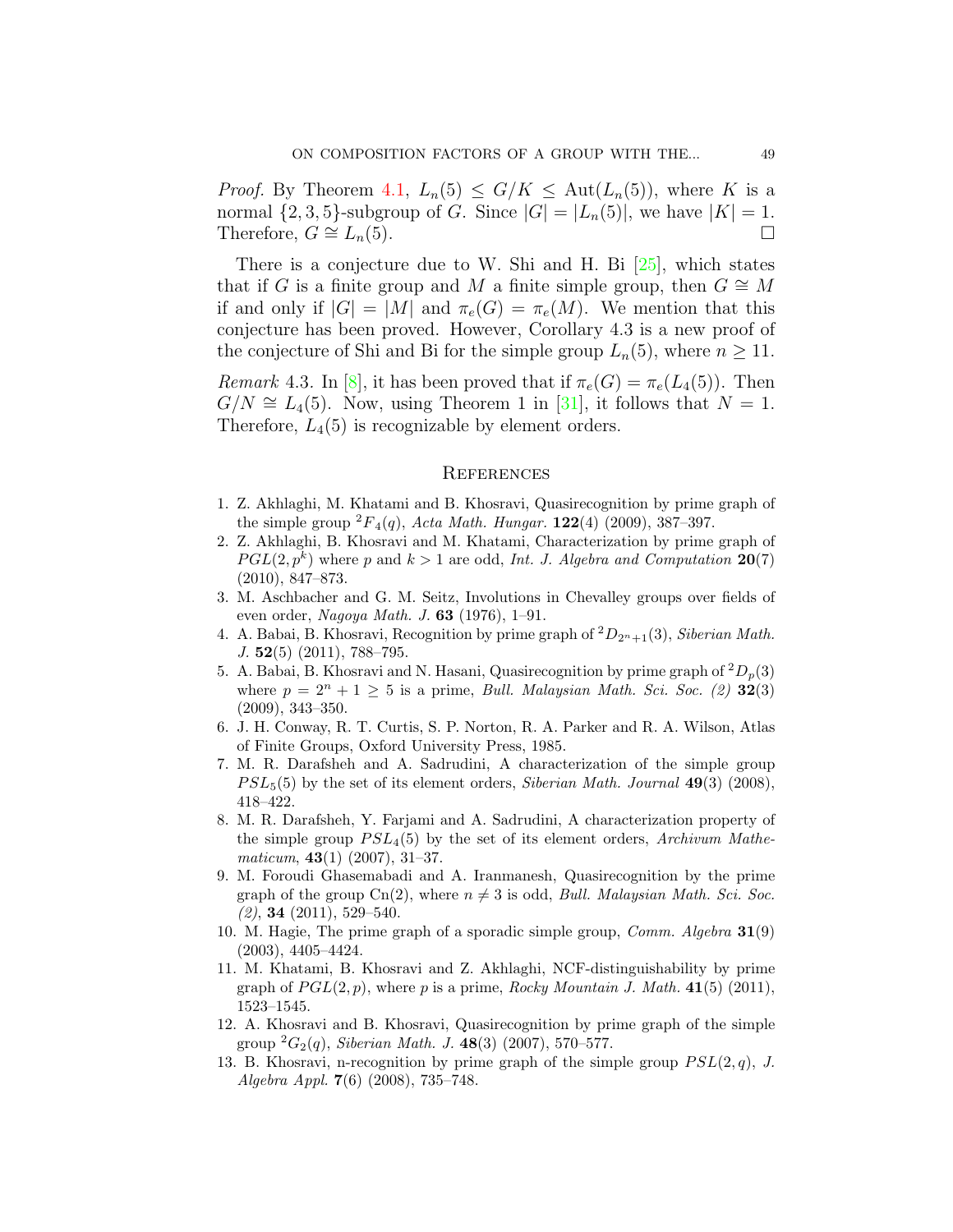- <span id="page-13-5"></span>14. B. Khosravi, Quasirecognition by prime graph of *L*10(2), *Siberian Math. J.* **50**(2) (2009), 355–359.
- <span id="page-13-6"></span>15. B. Khosravi, Some characterizations of *L*9(2) related to its prime graph, *Publ. Math. Debrecen* **75**(3-4) (2009), 375–385.
- <span id="page-13-4"></span>16. B. Khosravi and A. Babai, Quasirecognition by prime graph of *F*4(*q*) where  $q = 2<sup>n</sup> > 2$ , *Monatsh. Math.* **162**(3) (2011), 289–296.
- <span id="page-13-3"></span>17. B. Khosravi, B. Khosravi and B. Khosravi, 2-recognizability of  $PSL(2, p^2)$  by the prime graph, *Siberian Math. J.* **49**(4) (2008), 749–757.
- <span id="page-13-7"></span>18. B. Khosravi, B. Khosravi and B. Khosravi, A characterization of the finite simple group  $L_{16}(2)$  by its prime graph, *Manuscripta Math.* **126**(1) (2008), 49– 58.
- <span id="page-13-1"></span>19. B. Khosravi, B. Khosravi and B. Khosravi, Groups with the same prime graph as a CIT simple group, *Houston J. Math.* **33**(4) (2007), 967–977.
- <span id="page-13-2"></span>20. B. Khosravi, B. Khosravi and B. Khosravi, On the prime graph of  $PSL(2, p)$ where *p >* 3 is a prime number, *Acta. Math. Hungar.* **116**(4) (2007), 295–307.
- <span id="page-13-8"></span>21. B. Khosravi and H. Moradi, Quasirecognition by prime graph of finite simple groups  $L_n(2)$  and  $U_n(2)$ , *Acta Math. Hungar.* **132**(1-2) (2011), 140–153
- <span id="page-13-11"></span>22. V. D. Mazurov, Characterizations of finite groups by sets of their element orders, *Algebra Logic* **36**(1) (1997), 23–32.
- 23. V. D. Mazurov and A. V. Zavarnitsine, On element orders in coverings of the simple groups  $L_n(q)$  and  $U_n(q)$ , *Proceedings of the Steklov Institute of Mathematics, Suppl.* **1**(2) (2007), 145–154.
- <span id="page-13-9"></span>24. Z. Momen and B. Khosravi, On  $r$ -recognition by prime graph of  $B_p(3)$  where *p* is an odd prime, *Monatsh Math.* **166** (2012), 239–253.
- <span id="page-13-16"></span>25. W. Shi and J. Bi, A characteristic property for each finite projective special linear group, *Lecture Notes in Math.* **1456** (1990), 171–180.
- <span id="page-13-10"></span>26. A. V. Vasil'ev, On connection between the structure of a finite group and the properties of its prime graph, *Siberian Math. J.* **46**(3) (2005), 396–404.
- 27. A. V. Vasil'ev and I. B. Gorshkov, On the recognition of finite groups with connected prime graph, *Siberian Math. J.* **50**(2) (2009), 233–238.
- <span id="page-13-12"></span>28. A. V. Vasil'ev and M. A. Grechkoseeva, On recognition by spectrum of finite simple linear groups over fields of characteristic 2, *Siberian Math. J.* **46**(4) (2005), 593–600.
- <span id="page-13-14"></span>29. A. V. Vasil'ev and E. P. Vdovin, An adjacency criterion for the prime graph of a finite simple group, *Algebra Logic*, **44**(6) (2005), 381–406.
- <span id="page-13-15"></span>30. A. V. Vasil'ev and E. P. Vdovin, Cocliques of maximal size in the prime graph of a finite simple group, *Algebra and Logic* **50**(4) (2011), 291–322.
- <span id="page-13-17"></span>31. A. V. Zavarnitsin, Properties of element orders in covering for  $L_n(q)$  and  $U_n(q)$ , *Siberian Math. J.* **49** (2008), 246–256.
- <span id="page-13-0"></span>32. A. V. Zavarnitsin, Recognition of finite groups by the prime graph, *Algebra and Logic* **43** (2006), 220–231.
- <span id="page-13-13"></span>33. K. Zsigmondy, Zur theorie der potenzreste, *Monatsh. Math. Phys.* **3** (1892), 265–284.

#### **Ali Mahmoudifar**

Department of Mathematics, Tehran North Branch, Islamic Azad University, Tehran, Iran.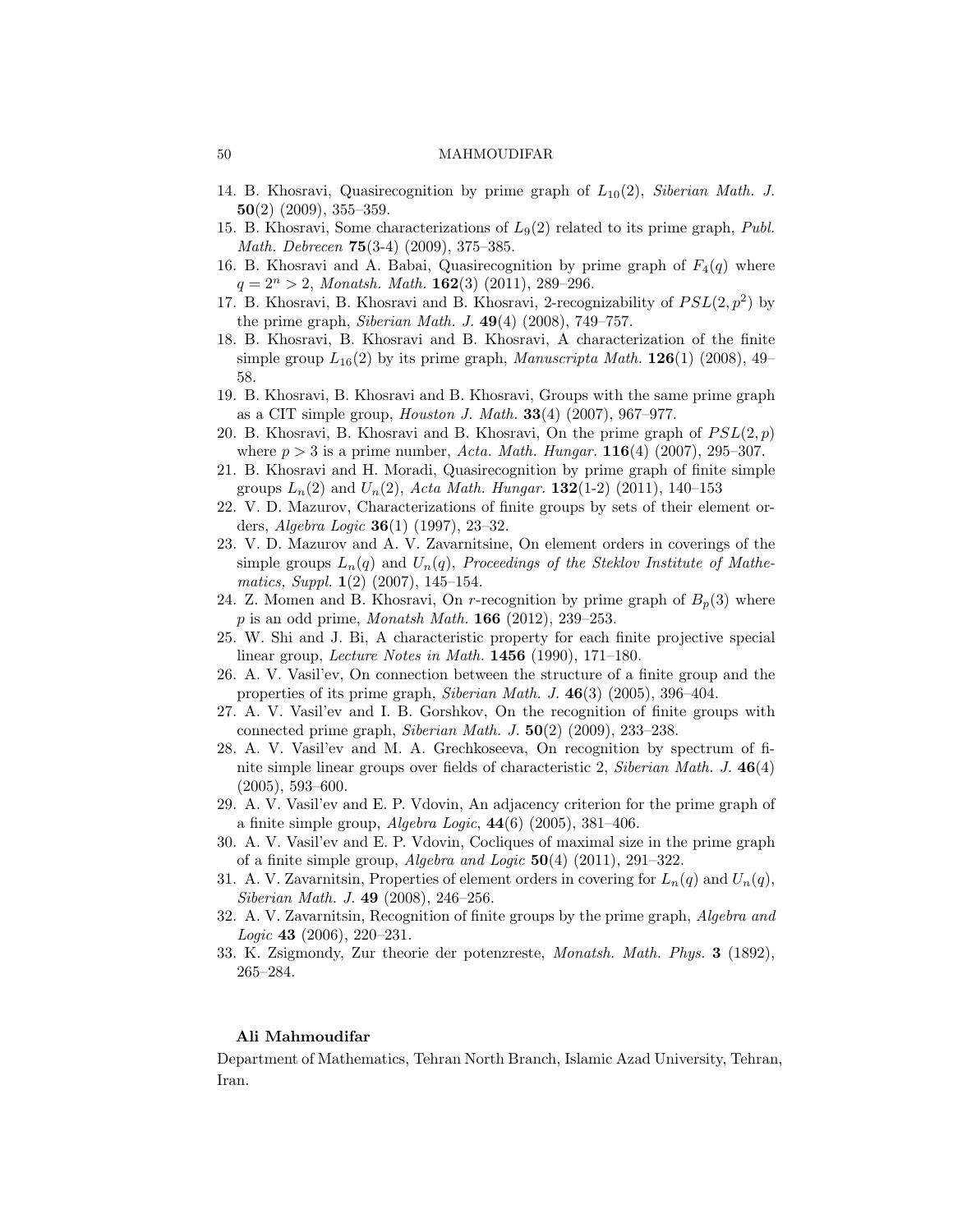Email: alimahmoudifar@gmail.com